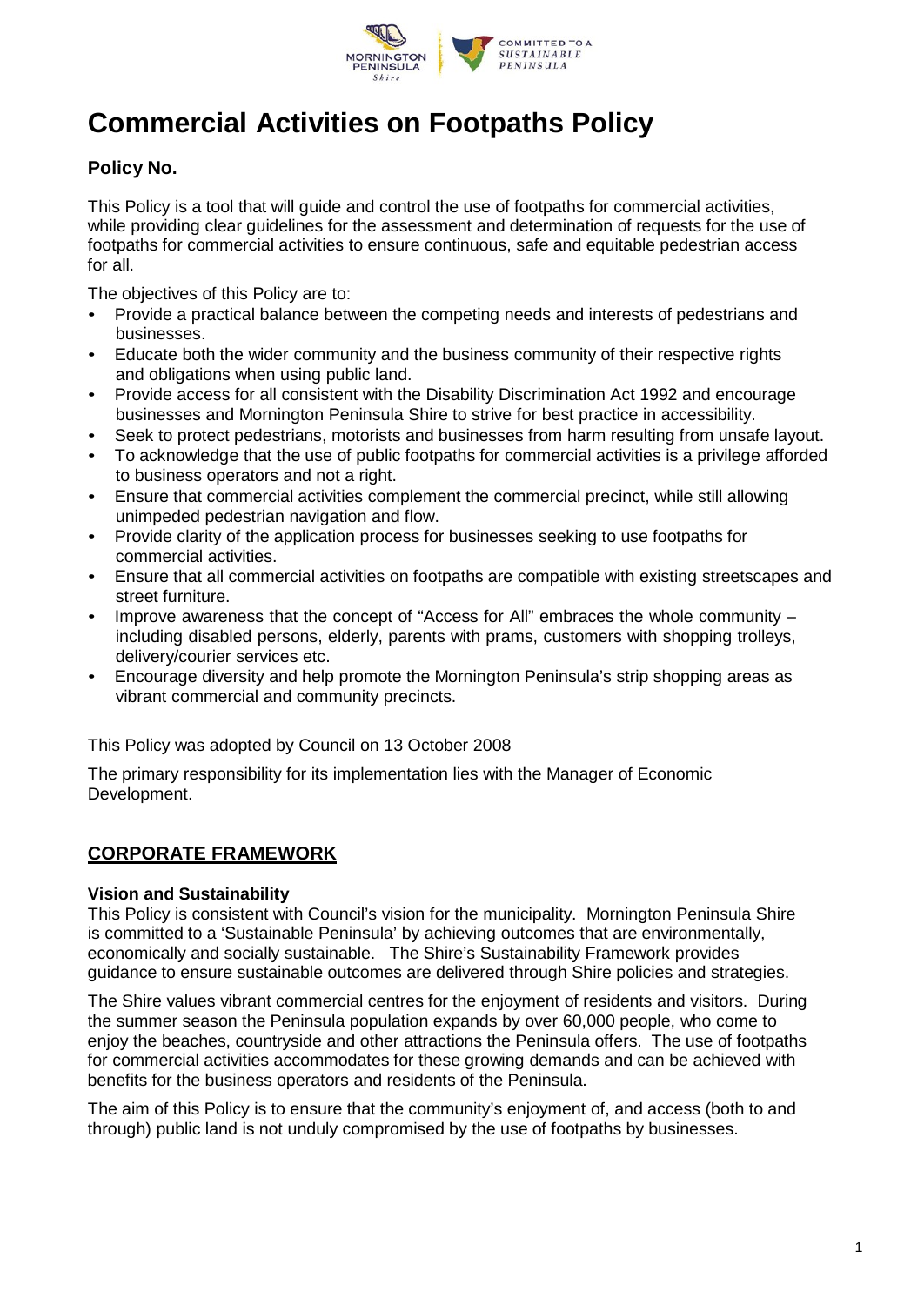#### **Mission**

The Policy's primary role is to facilitate a balance between the use of footpaths for commercial activities and the need to ensure that there is continuous, safe and dignified access provided to all. It will assist Council in undertaking its missions of:

- Engaging with the community, representing the community and governing in a responsive, open and accountable manner.
- Providing sustainable services and infrastructure that respond to the needs of our diverse communities.
- Facilitating a sustainable local economy.

#### **Values**

Consistent with the Shire's Values this Policy will assist Council towards:

- sustainability as a quiding principle
- open and effective community consultation
- our diverse communities
- responsible stewardship in managing community assets
- responsiveness to community needs
- just, healthy and efficient outcomes

#### **Key Policy Statement**

Through this Policy, Council will ensure that the use of footpaths for commercial activities can occur, provided that there is safe and dignified pedestrian access for all users of public areas.

Some key outcomes of the adopted process will be to minimize community conflict while providing a process that is open and transparent in a manner that is fair to all.

# **STRATEGY**

#### **Strategic Objective 1**

*To manage the use of commercial activities on the footpath in a fair and equitable manner that maintains safe, continuous and dignified access.*

- Action 1.1 To ensure that relevant approvals are sought and, where appropriate, obtained for existing footpath users.
- Action 1.2 To provide a mechanism for new applications for commercial activities on the footpath to be assessed in accordance with this Policy.
- Action 1.3 Ensure that all requests and plans for commercial activities on footpaths are assessed in accordance with this Policy.

#### **Strategic Objective 2**

*To ensure the wider community, in addition to the business community, are aware of the content and rationale of the Policy.*

- Action 2.1 Provision of information through Peninsula Wide and the Shire's website
- Action 2.2 Provision of information through direct contact and correspondence with traders.
- Action 2.3 Provision of information though Economic Development activities including Peninsula Prospects, MPBOnline, Business Start-up Kits etc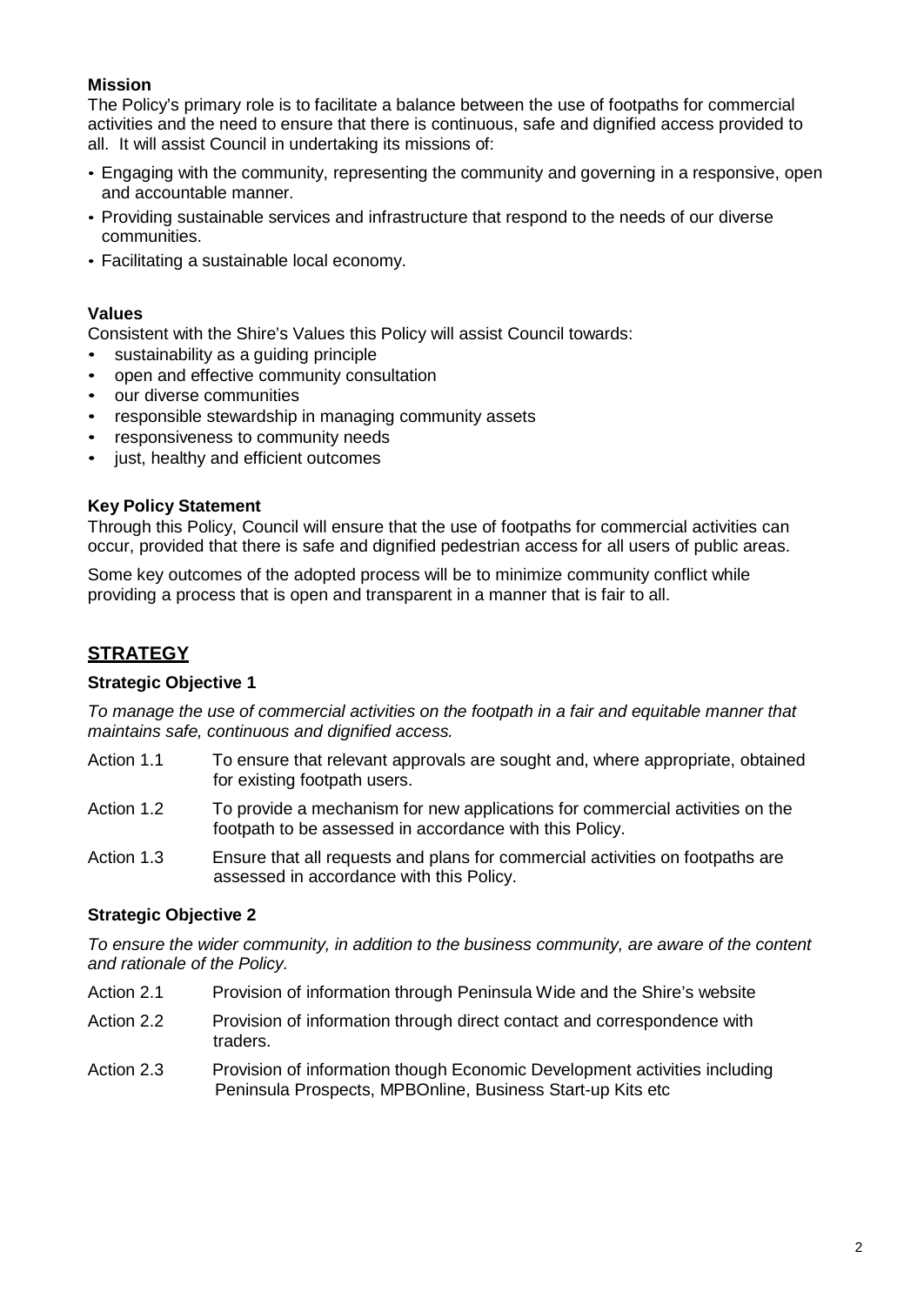#### **Strategic Objective 3**

*To ensure that the implementation of the Policy is cost neutral to Council.*

- Action 3.1 Ensure that sufficient income is generated through issuing of appropriate approvals and supervision of the Policy.
- Action 3.2 Structure the fees and enforcement fines in accordance with this Policy so that they are fair and equitable.
- Action 3.4 If/Where there are funds raised that exceed the amount required to enforce this Policy, the additional funds are directed towards:
	- a. Ongoing education
	- b. Assistance with any minor modifications required to improve access to and from the footpath.
	- c. The trader groups of the Mornington Peninsula to assist with local business community projects. This could be enacted through a similar system as the Shire's Community Grants Program or the Community Event Grants.

#### **INDEX**

| 1. |                |  |  |  |  |
|----|----------------|--|--|--|--|
| 2. |                |  |  |  |  |
|    |                |  |  |  |  |
|    | $a_{-}$        |  |  |  |  |
|    | b.             |  |  |  |  |
|    | $C_{-}$        |  |  |  |  |
|    | d.             |  |  |  |  |
|    | $\mathbf{e}$ . |  |  |  |  |
|    | f.             |  |  |  |  |
|    | g.             |  |  |  |  |
|    | h.             |  |  |  |  |
|    | L.             |  |  |  |  |
|    | İ.             |  |  |  |  |
|    | k.             |  |  |  |  |
|    | L.             |  |  |  |  |
|    | m.             |  |  |  |  |
|    | n.             |  |  |  |  |
|    | 0.             |  |  |  |  |
|    | p.             |  |  |  |  |
|    | q.             |  |  |  |  |
|    | r.             |  |  |  |  |
|    | S.             |  |  |  |  |
|    | t.             |  |  |  |  |
| 4. |                |  |  |  |  |
| 5. |                |  |  |  |  |
| 6. |                |  |  |  |  |
| 7. |                |  |  |  |  |
| 8. |                |  |  |  |  |
| 9. |                |  |  |  |  |
|    |                |  |  |  |  |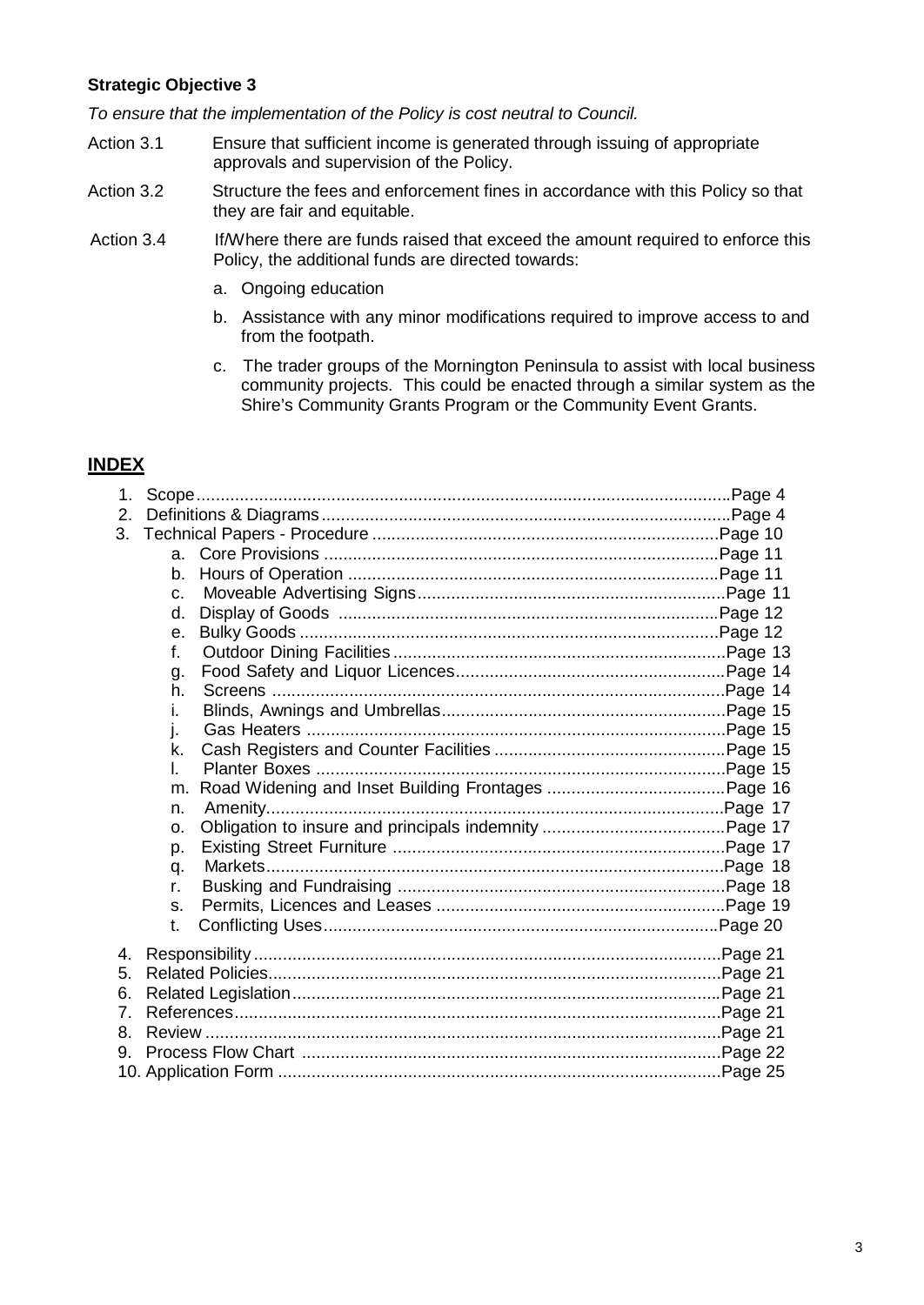# **1. SCOPE**

This Policy applies to all individuals, organisations and businesses who seek to use public footpaths to conduct commercial activities within the following Shopping Precincts: • Mount Martha

- Balnarring • Baxter
- Flinders
	- Hastings
- Blairgowrie • Crib Point

• Dromana

- McCrae
	- Mornington
		- Mount Eliza
- Red Hill South • Rosebud

• Portsea

- Rosebud South
- Rosebud West
- Rye
- Safety Beach
- Somerville
- Sorrento • Tyabb

Outside of these commercial districts, the siting of any commercial activity on the footpath must still comply with this Policy, Local Law No. 5 - Streets and Roads (2005), the Mornington Peninsula Planning Scheme and any other related legislation. Fees for the placement of commercial activities on the footpath are only applicable in areas listed above.

Where a liquor licence is being sought or permanent structures being placed on the footpath (regardless of whether or not this is proposed in one of the Shopping Precincts listed above), a licence/lease to occupy the footpath must be obtained along with an associated planning permit.

# **2. DEFINITIONS & DIAGRAMS**

#### • *Access*

Visually and physically clear path of travel.

## • *Bulky Goods*

Any item for display that can not fit one or more of the prescribed sizes of a display of goods unit.

#### • *Busking*

Provision of any form of entertainment by a person(s) to other persons who are either on a Footpath, Mall, Public Place, Reservation, Reserve or Road and that person is soliciting, inviting or accepting donations or fees.

• *Commercial Activity*

Any activity that is associated with the operation of an abutting business. For the purpose of this Policy it includes (but is not limited to) outdoor dining facilities, A-frames, display of goods, busking, markets. *(Refer Diagram 2)*. The term Commercial Activity in this Policy is interchangeable with 'Kerbside Trading', 'Kerbside Activity', or 'Footpath Trading'.

#### • *Commercial Activity Zone (refer to Diagrams 2-4)*

The area of public land that is located in between the Pedestrian Zone and the Kerbside Zone that may be used for Commercial Activities.

#### • *Display of Goods*

The offer, display or exposure of any goods, merchandise, wares, article or thing on the footpath. Includes items that could reasonably be considered bulky goods, (see Bulky Goods definition).

## • *Footpath*

The area between a property boundary and the nearest kerbside of a road, which is provided for use by pedestrians and not vehicles - includes nature strip, splay corners and entry areas not in private ownership. Where a road is closed for a special event it is deemed to be a footpath and all access considerations come into effect.

#### • **Fundraising and Community Awareness Activities**

To solicit or receive any money or benefit (including any gain or reward), increase awareness or solicit support.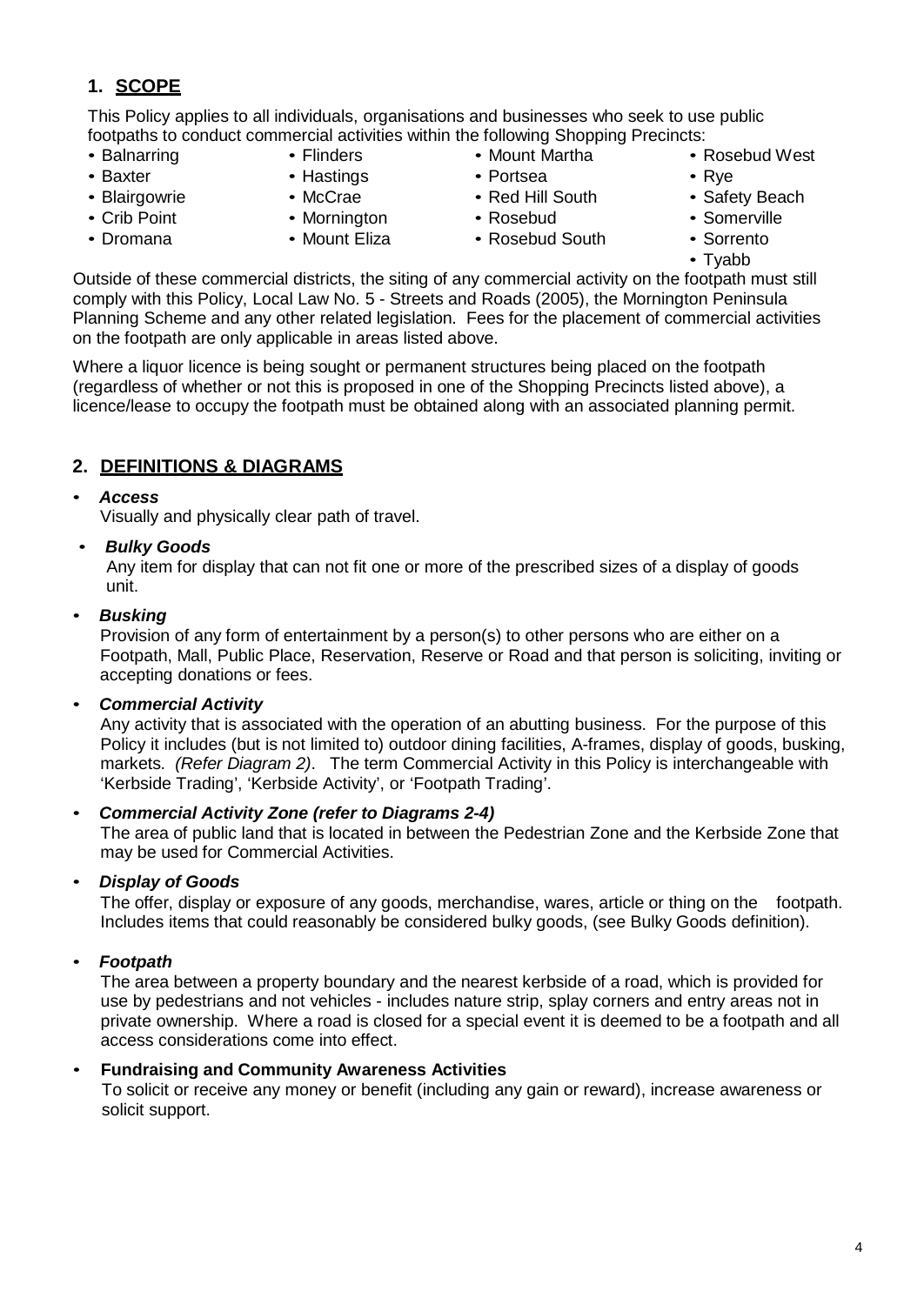### • *Kerbside Zone (refer to Diagrams 2-4)*

The area of public land that is located between the Commercial Activity Zone and the front of the kerb. This section of the pavement provides a buffer between pedestrians and vehicles, while also giving vehicles on the road sufficient room to manoeuvre, park, and open their doors. The Kerbside Zone must not be used for commercial activities.

#### • *Kerb*

Concrete edging between footpath and road trafficable surface. May be vertical or at an angle (generally with a 150mm width and 150mm height). May be accompanied by a channel/gutter. *(see Diagrams 1a & 1b).* For the sake of this Policy the measurement of the Kerbside Zone is taken from the front of the kerb - where it starts to descend (vertically or at an angle) towards the gutter.



#### • *Lease to occupy land*

An agreement between the Shire (as land manager/land lord) that provides exclusive occupancy to an operator of a commercial activity (the Tenant) for the term of the lease. The Lease may be mortgaged, assigned or transferred to another person with the consent of the Shire. Additional approvals may need to be granted if the use of the land changes.

#### • *Licence to occupy land*

A contractual agreement between the Shire (as land manager/land lord) and an operator of a commercial activity (the Licensee) to occupy land. This agreement does not provide the Licensee with exclusivity to the licensed area. Licenses can not be assigned, transferred or mortgaged to another party.

#### • *Movable Advertising Sign*

Any movable board, notice, structure, banner or similar device used on a temporary basis for the purposes of notifying of a sale, soliciting sales or notifying people of the presence of an adjacent property where goods and services may be obtained, including menu boards. The term 'Movable Advertising Sign' is interchangeable with 'A-Frame Sign' in this Policy. For the purpose of this Policy, it excludes commercial signage mounted on vehicles and/or trailers.

#### • *Outdoor Dining*

The use of public land (including footpaths) for the purpose of extending the services of the abutting business – whose main function is for the provision of food and/or beverages to the public. Outdoor Dining and the provision of outdoor dining facilities may only occur when the abutting business is open. This also includes tables and chairs provided for the consumption of food where no table or waiter service is provided. The term 'Outdoor Dining' is interchangeable with 'Kerbside Café' or 'Alfresco Dining' and includes takeaway businesses.

#### • *Pedestrian*

Any person traveling along a footpath whether walking, using a wheeled recreational vehicle, pram/stroller/shopping/delivery trolley, a guide dog or other assistance animal or a mobility aid such as a wheelchair, motorized scooter, walker, crutch or walking frame, or any other aid to assist mobility or orientation.

#### • *Pedestrian Zone (refer to Diagrams 2-4)*

The area of public land that is immediately adjacent to the property boundary and that is for the exclusive use of pedestrians. Where the property boundary is inset (ie. due to a road widening reservation) and this results in irregular front property boundaries - the pedestrian zone will be taken as being a consistent line with other surrounding properties so as to provide a continuous accessible path of travel.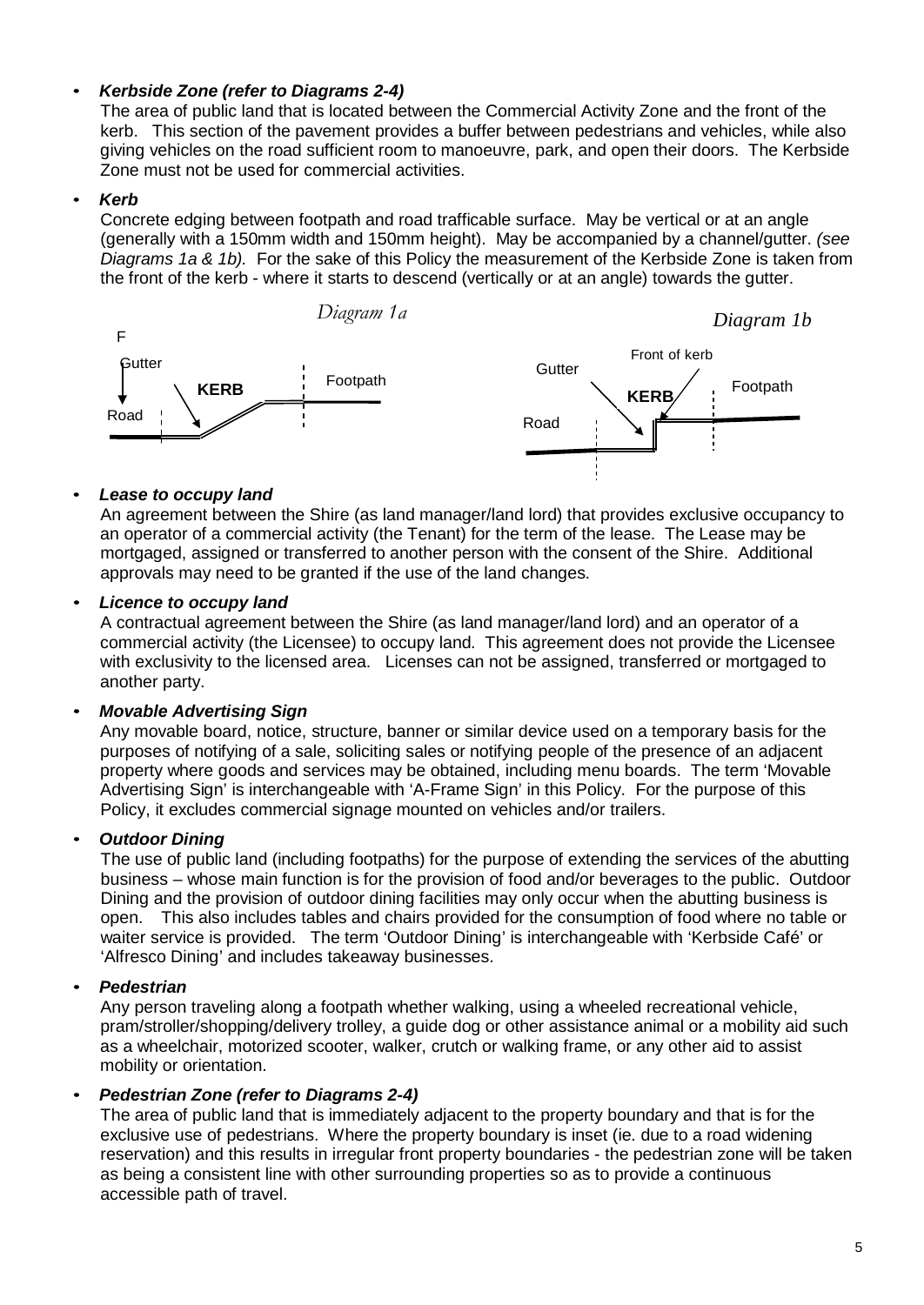### • *Planter boxes*

A container made of any material used as a display (whether containing live plants or not) on footpaths and/or for segregating different parts of the footpath. All dimensions and setbacks relating to Planter Boxes within this Policy include the container, support structures and any vegetation or other contents.

#### • *Road*

For the purpose of this Policy a Road is an area that is open to or used by the public and is developed for, or has as one of its main uses, the driving, or riding of motor vehicles; or a place that is a road by virtue of a declaration under Section 3, sub-section (2)(a) of the Road Safety Act 1986. 'A Road' includes car parking spaces.

#### • *Screens*

Furniture used to provide a barrier between outdoor dining facilities and the road. Screens may be fixed to the pavement subject to the approval and satisfaction of the Shire (in a non-permanent manner) or they may be temporary and able to be removed each night.

#### • *Shopping Precinct*

Land within a Business Zone of the Mornington Peninsula Planning Scheme.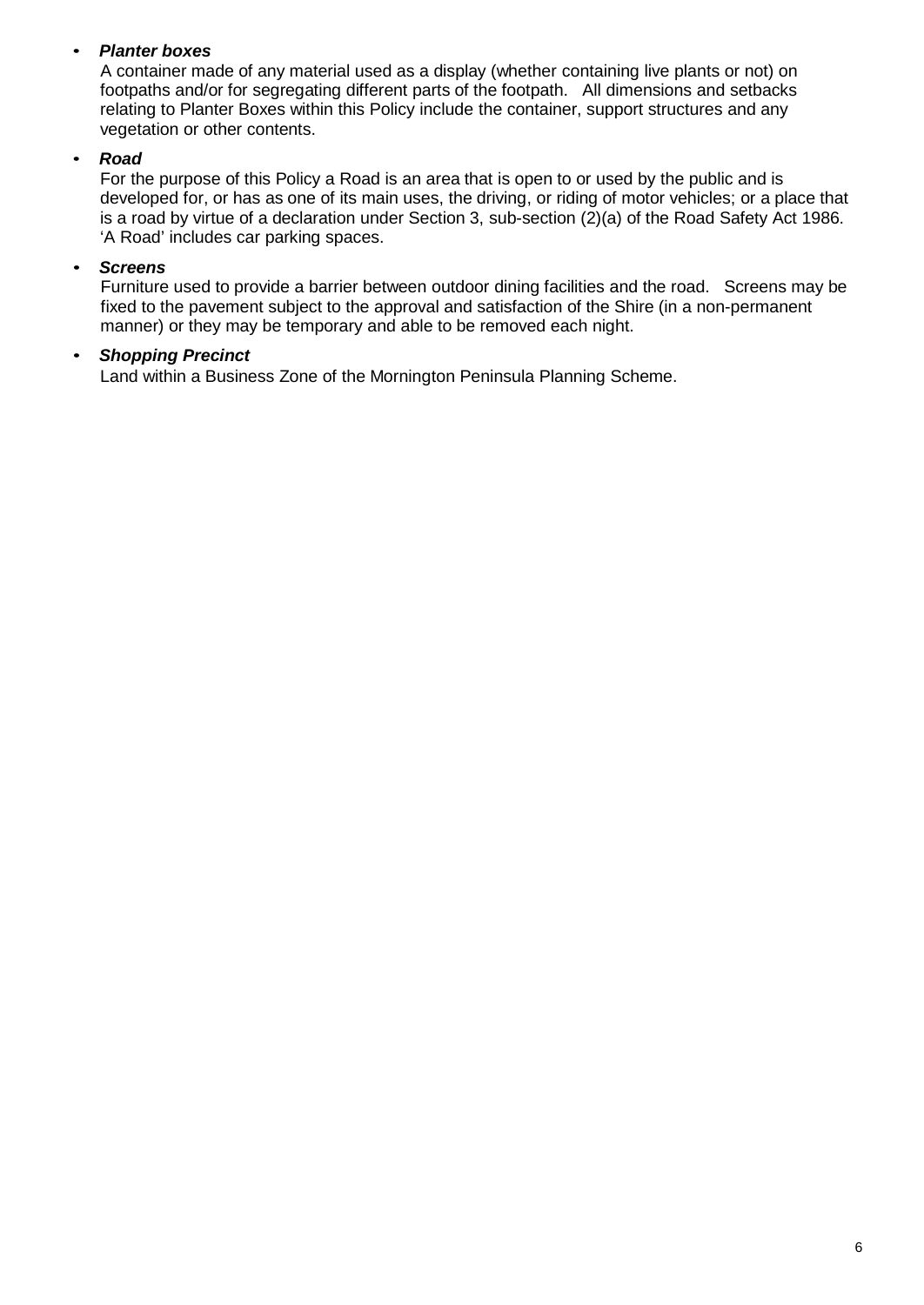

# **FOOTPATH ZONES**

Pedestrian Zone - Minimum Width 1.8 Metres



**<sup>1</sup> ¢** CommercialActivity Zone

**lg** Kerbside Zone - Minimum Width 0. <sup>7</sup> Metres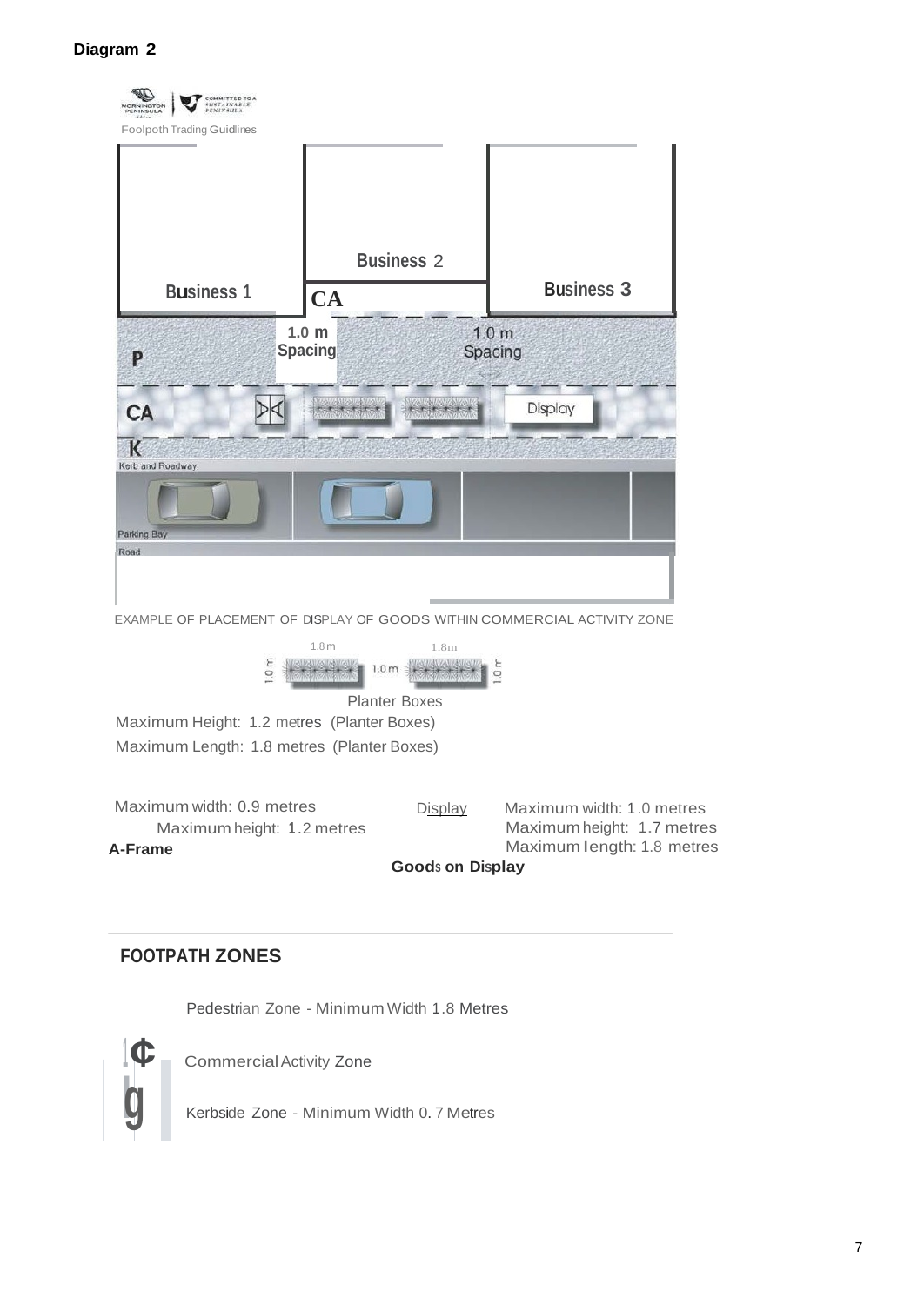

EXAMPLE OF PLACEMENT OF PHYSICAL BARRIERS WITHIN COMMERCIAL ACTIVITY ZONE

# $< 8m$  max  $>$

**Physical Barriers between footpath and road may be** Screens (temporary of fixed), planters, display of goods etc.

 $\langle \text{Im} \rangle$  Minimum distance in metres

Street Furniture, examples are power poles, phone box etc.

# **FOOTPATH ZONES**

Pedestrian Zone - Minimum Widthl.B Metres



ICAj Commercial Activity Zone

Kerbside Zone- MinimumWidth 0. 7 Metres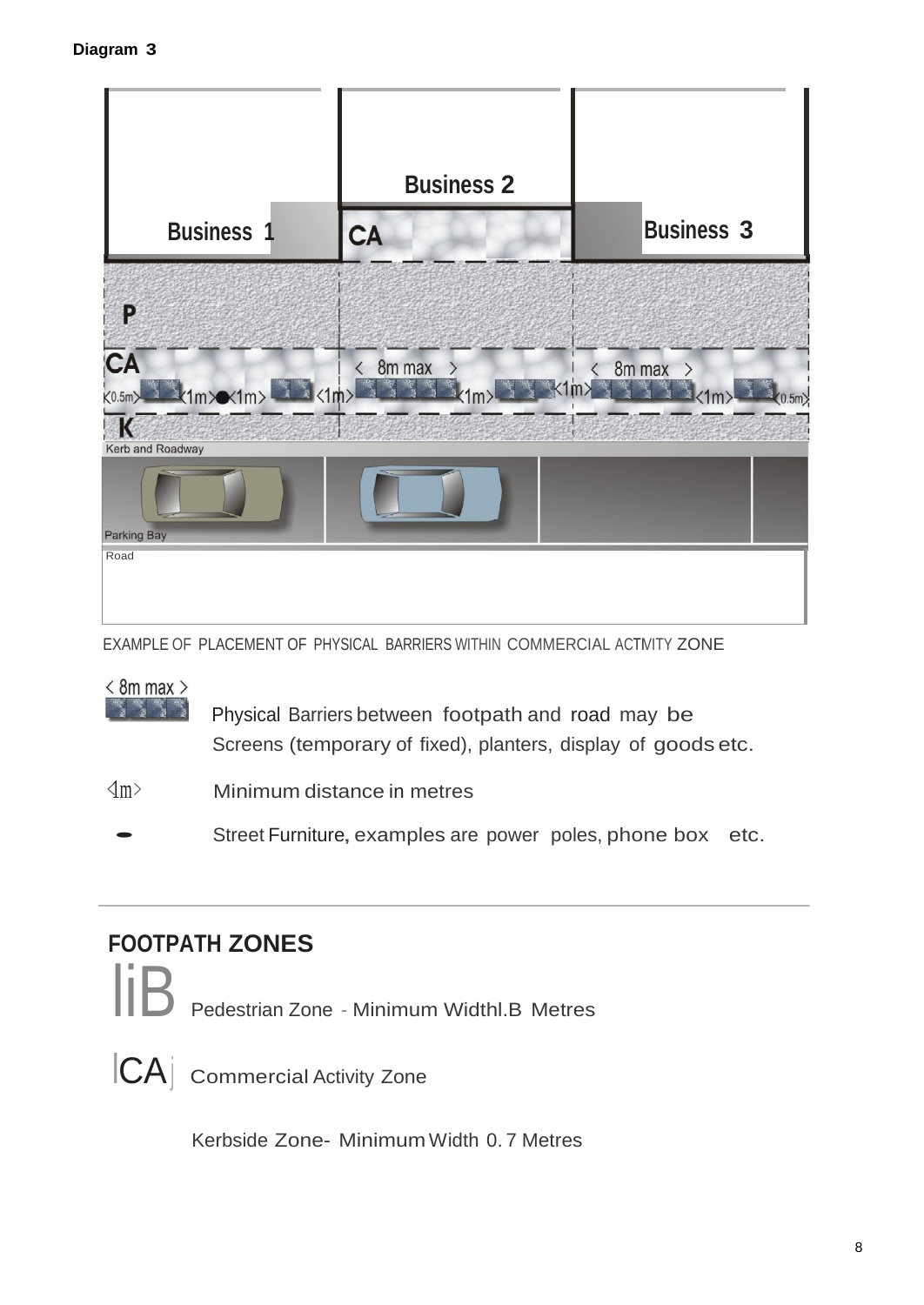

# **FOOTPATH ZONES**

Pedestrian Zone- MinimumWidth 1.8 Metres



BKerbside Zone - Minimum Width 0.7Metres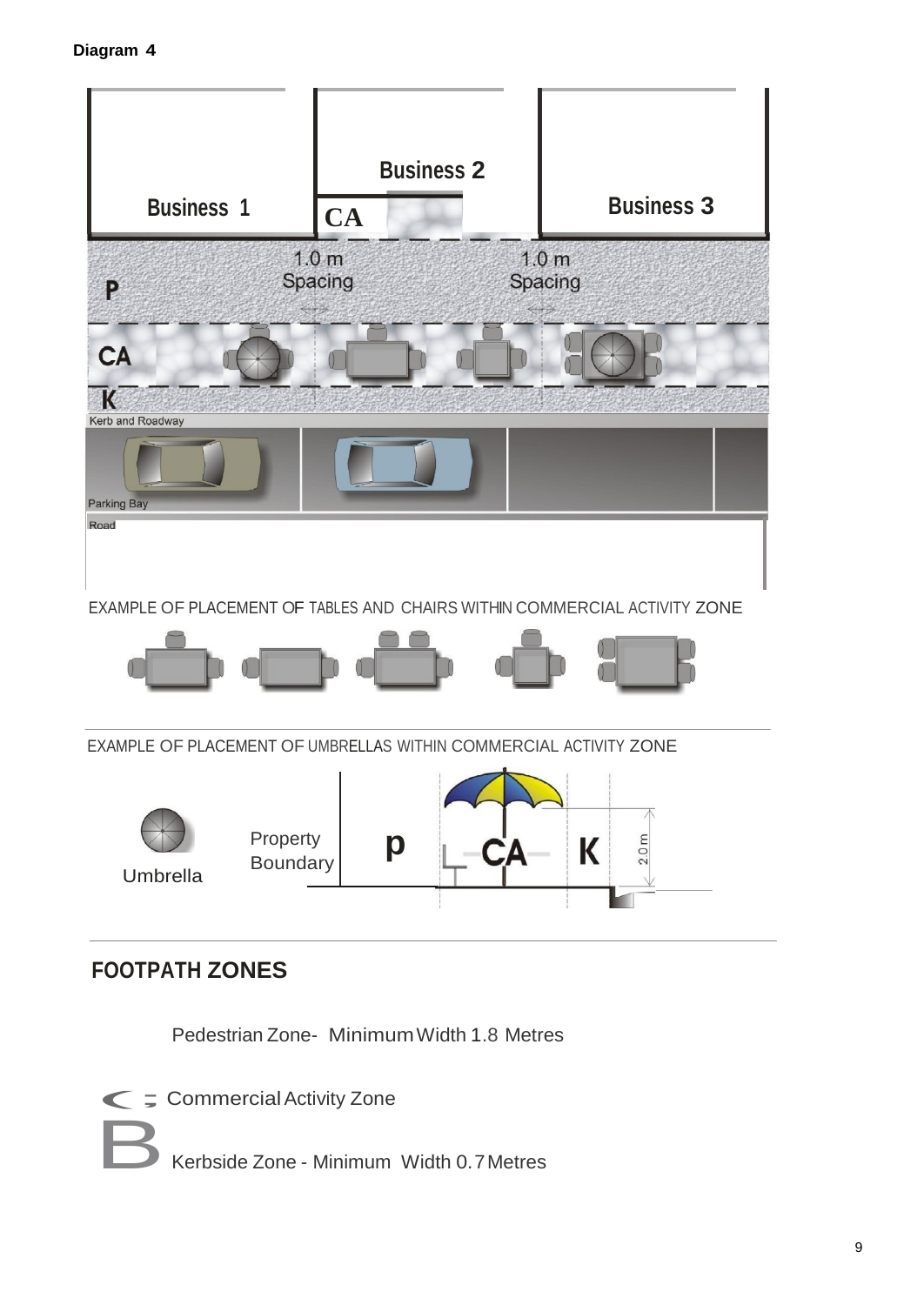# **3. TECHNICAL PAPERS - PROCEDURE**

Both the operator of the commercial activity and Mornington Peninsula Shire have the responsibility to ensure that any items placed on the footpath are positioned in such a way that safe, dignified and equitable access is maintained along the footpath. Similarly access between the road and footpath must also be provided and sightlines maintained at all times.

As the ability to use public land for commercial activities is a privilege afforded to businesses and not a right, it is important to ensure that all commercial activities occurring on footpaths are regulated in order to preserve pedestrian safety and access. As such these activities require prior consideration and approval from Mornington Peninsula Shire. This approval may be in the form of a Local Law Permit, and/or a licence/lease. (Other approvals, such as planning approval, building permits, Food Act Permits should be obtained where required).

Those businesses that are permitted to undertake a commercial activity on the footpath adjacent to their business will be required to display a current permit sticker at all times in their business premises window. This sticker will clearly identify what approvals the business has obtained *(e.g. approval to place two tables, four chairs, and screens on public land).*

Where an authorised officer of Mornington Peninsula Shire believes that the use of the footpath for commercial activities will compromise pedestrian or motorist access and safety, or lines of sight, approval to use the footpath for commercial activities will not be granted.

Where conditions change to detrimentally impact on pedestrian or motorist access and safety, or lines of sight any permit, licence or lease may be rescinded.

All furniture, furnishings and equipment must be placed along the road side of the footpath in the Commercial Activities Zone, not on the building side (within the Pedestrian Zone)

The use of footpaths for commercial activities will be strongly influenced by the local conditions including:

- The width of footpath,
- Existing street furniture and signage,
- Parking alignment,
- Landscaping,
- Access points to utility services,
- Proximity to bus stops, pedestrian crossings, pedestrian ramps, Designated Access Parking spaces, post boxes, public telephones and loading zones, power poles etc,
- Potential impact upon sight lines of pedestrian and vehicular traffic,
- The location of verandah posts,
- Other uses of the footpath

Where there are streetscape works or an Urban Design Framework being planned for a commercial precinct, consideration shall be given to the use of different surfaces (colour, texture, materials) between the different zones (Kerbside, Commercial Activity and Pedestrian Zones) or other methods approved by Mornington Peninsula Shire of defining the edges to clearly identify the change of zones.

The business operator must at all times ensure that any items that they place on the footpath are not liable to become a trip hazard or impede the safe flow of pedestrian traffic. The business operator must also ensure that all items remain secure or are kept inside during inclement weather.

There are many different aspects of conducting Commercial Activities on a footpath, and these are addressed individually.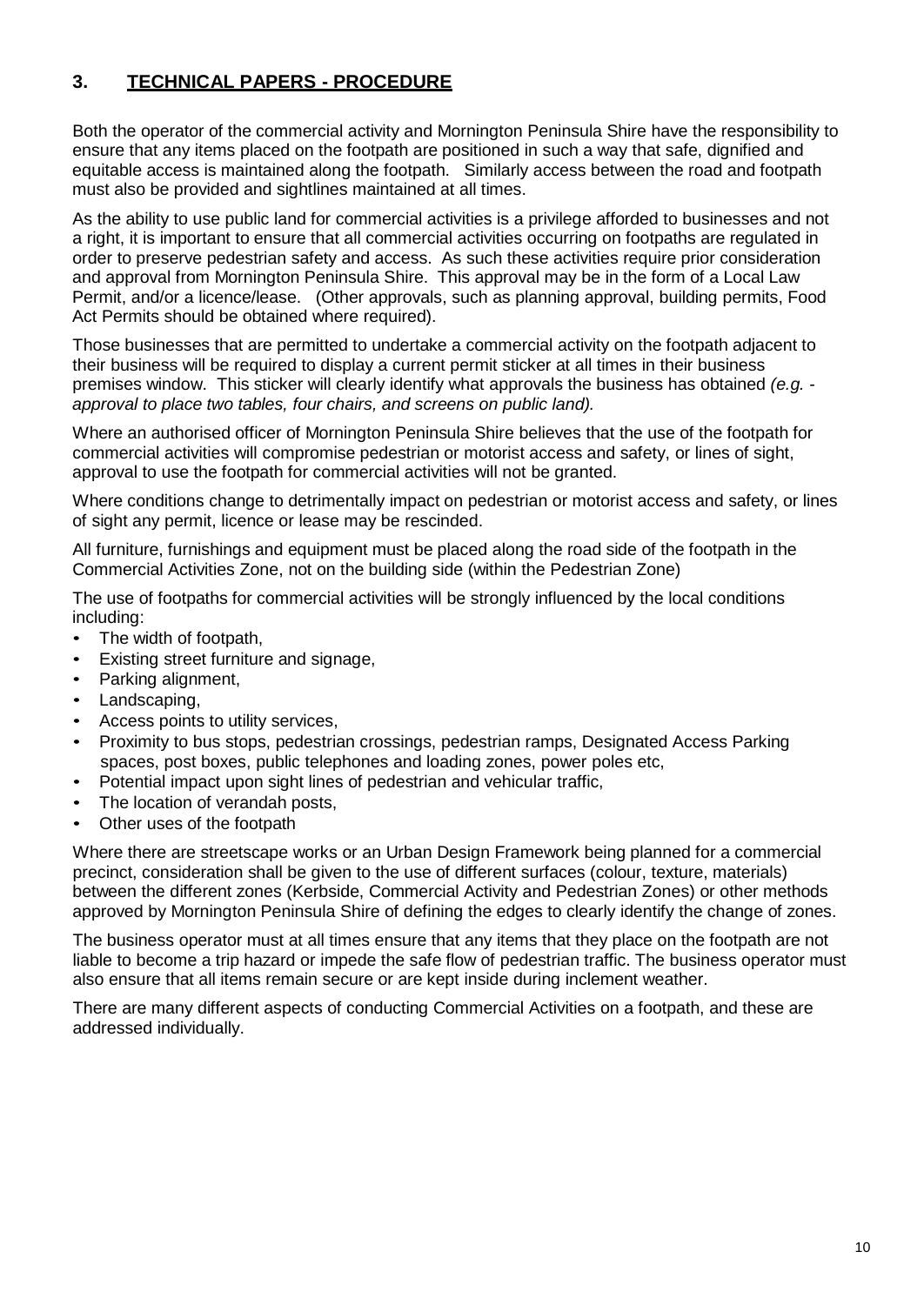## **a. Core Provisions**

The following core provisions or requirements may not be varied. Where these requirements can not be complied with, commercial activities will not be considered:

- The minimum footpath width required to undertake a commercial activity is 2.5 metres wide (allowing 0.7m width for the kerbside zone and 1.8m for the pedestrian zone).
- The minimum width of the pedestrian zone shall be 1.8m and the minimum width of the kerbside zone shall be 0.7m.
- Commercial activities shall be placed on the road side of the Commercial Activities Zone. Any unutilised space within the Commercial Activities Zone must be left clear for pedestrian access.
- All furniture, furnishings and equipment must be placed along the road side of the footpath at all times that they are on the footpath - even in inclement weather.
- Where an officer of the Shire or the relevant road authority deems that there is a safety risk due to the undertaking of a commercial activity on a street corner no commercial activities will be permitted.
- No commercial activity may be placed directly adjacent to a designated access carparking space, bus stop, formalised pedestrian crossing, loading zone or fire hydrant.
- Advertising area on screens shall be restricted to the business name or logo, or the key product (eg. the brand of coffee or mineral water that is available at that business that is subsidising the cost of the screens). This must not exceed 20% of the total area of each screen.
- Temporary screens may not be greater than 1.2m in height and fixed screens may not be greater than 1.5 m in height.
- Planter boxes may not display advertising material.
- Permits for commercial activities must be displayed prominently at the front of the business.

#### **b. Hours of Operation**

The footpath may only be used for commercial activities during the hours of operation of the business or in accordance with the trader's planning permit, lease or licence, liquor licence or local law permit. Where there appears to be conflict in these different hours of operations, the lesser number of hours will apply.

After closing, all items must be removed from the footpath (other than items that have prior written approval from Mornington Peninsula Shire to remain on the footpath) and the area cleared of all litter etc.

#### **c. Moveable Advertising Sign (A-Frames)** *(refer to Diagram 2)*

Where a business is undertaking any other commercial activity on the footpath the display of moveable advertising signage is not permitted.

Each business premise, which is at/partly at street level, may only display **one** sign for each street frontage of that business.

Any movable advertising sign must:

- be not greater than 1.2 metres in height and 0.9 metres in width, or have a total advertising area of 2.16 metres<sup>2</sup>;
- refer to a business premise at street level or partly at street level;
- be displayed directly in front of the business premise to which it refers;
- be weighted or fixed to prevent the sign from being blown over;
- not obstruct the safe, continuous and dignified access of pedestrian traffic along the footpath;
- not obstruct the movement or safe operations of vehicular traffic along a road or intersection;
- not impair the vision or lines of sight of pedestrians or drivers of vehicular traffic along a road or at an intersection of a road (or private access);
- Be positioned wholly within the Commercial Activity Zone.
- Be non illuminated (internally/externally)
- Not comprise any moveable parts (e.g. spinning, flapping etc)
- Be removed as requested to do so by an Authorised Officer of the Shire
- Be colour contrasted with surrounds to ensure that it does not blend into the surrounds.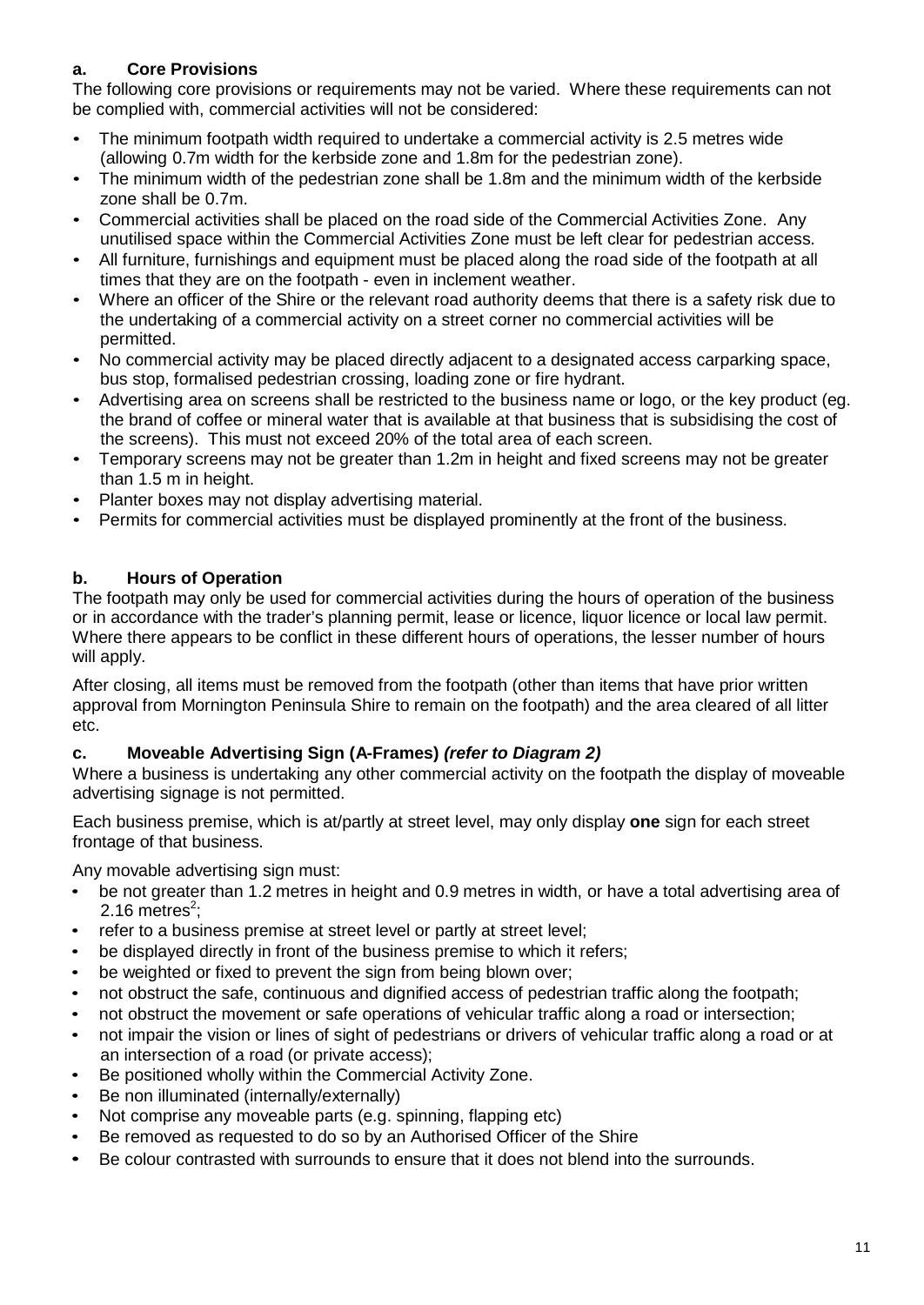## **d. Display of Goods** *(refer to Diagram 2)*

Any display of goods must:

- Be placed directly in front of the business premises to which it relates;
- Be kept in a clean and tidy state including the area surrounding the display;
- Be positioned and contained wholly within the Commercial Activity Zone in accordance with Schedule 7;
- Goods displayed may only be displayed on a sturdy table ,stand or rack to the satisfaction of the Shire with a minimum height of 0.7 metres;
- Each Display of Goods Unit may be a maximum width of 1.0 metre, maximum height of 1.7 metres and a maximum length of 1.8 metres. Where a single item displayed on the footpath exceeds any one of these dimensions or can not be displayed on an approved stand, they will be classified as a bulky good.
- Multiple Display of Goods Units may be displayed to a maximum of **three** units providing a permit has been obtained for each;
- Be weighted or fixed to prevent the display from being blown over;
- Not have sharp, pointed, jagged edges, corners or protrusions;
- Be non illuminated (internally/externally);
- Not comprise any moveable parts (e.g. spinning, flapping etc);
- Be removed as requested to do so by an Authorised Officer of the Council;
- Only occur during times at which the Premise is trading to the public;
- Be the only commercial activity to be displayed on the footpath at any one time. A-frame signage is not permitted when displaying goods.

A display of goods unit may include:

- (a) advertising on units in the form of a well designed/professional standard. However advertising is only permitted under one of the following conditions:
	- i. business name or town name/logo (as organised by trader groups) may be displayed at the back of the unit but not exceed 40% of the bottom half of the unit; or
	- ii. business name, services provided and business phone number may be displayed on the sides of the unit but not exceed 40% of the bottom half of either side.
- (b) a description of the product and the price provided that it is affixed to the front of the display and no other provisions of this Local Law or the "*Commercial Activities on Footpaths Policy"* are contravened.

*\*Please note that a photo or drawing of the stand to be used as well as any proposed advertising must be submitted at the time of application.*

## **e. Bulky Goods**

Any item for display that can not fit one or more of the prescribed sizes of a display of goods unit. Businesses may apply for a Bulky goods display area of up to 4 square metres (e.g. 2 x 2 metres) for the display of Bulky Goods.

Any display of Bulky Goods must:

- Be placed directly in front of the business premises to which it relates;
- Be kept in a clean and tidy state including the area surrounding the display;
- Be positioned and contained wholly within the Commercial Activity Zone in accordance with Schedule 7;
- Multiple Bulky Good Display areas may be permitted to a maximum of **three** (12 square metres) providing a permit has been obtained for each;
- All items must be weighted or fixed to prevent being blown over;
- Not have sharp, pointed, jagged edges, corners or protrusions;
- Be non illuminated (internally/externally);
- Not comprise any moveable parts (e.g. spinning, flapping etc);
- Be removed as requested to do so by an Authorised Officer of the Council;
- Only occur during times at which the Premise is trading to the public;
- Be the only commercial activity to be displayed on the footpath at any one time. A-frame signage is not permitted when displaying goods.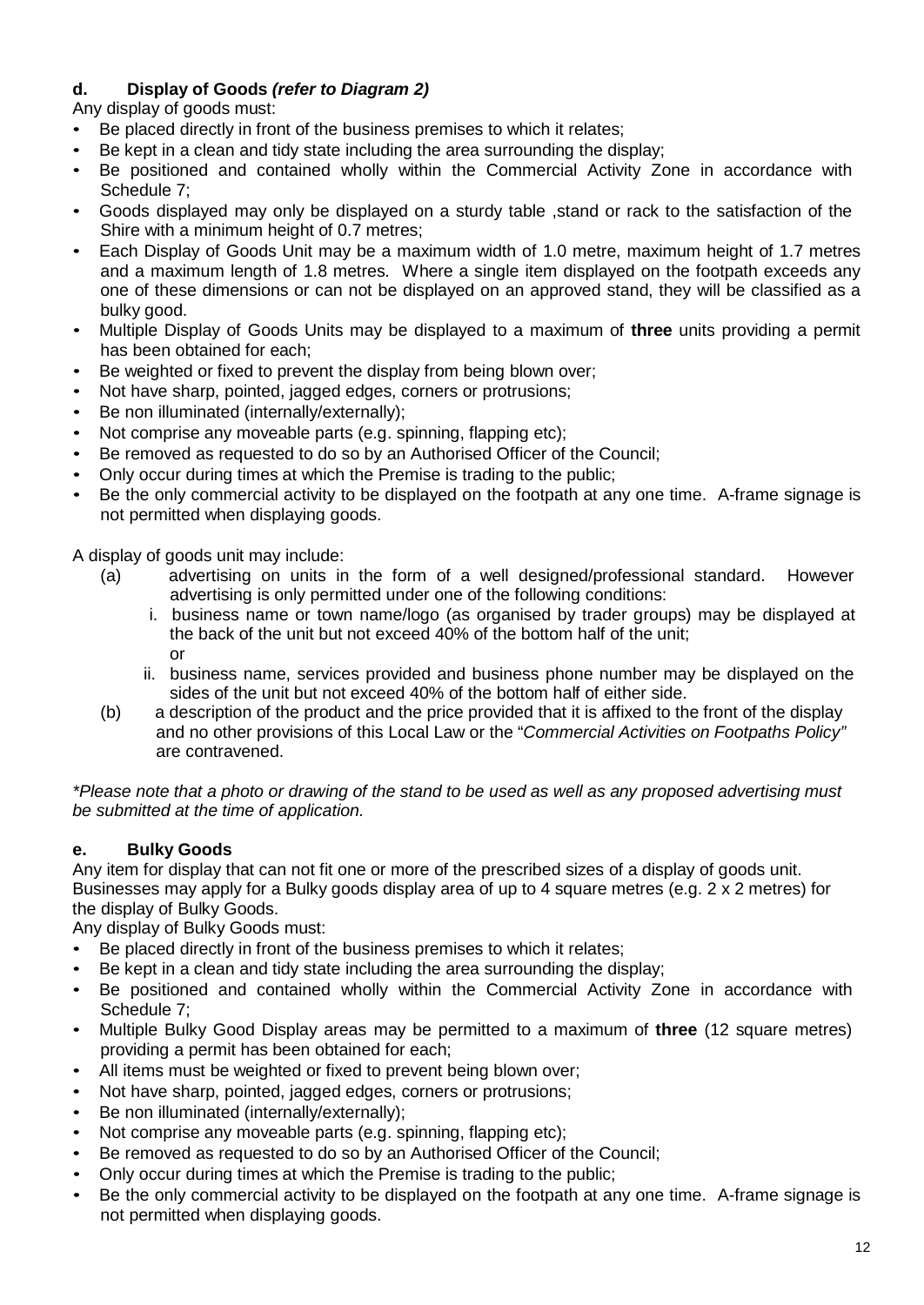#### **f. Outdoor Dining Facilities** *(refer to Diagram 4)*

Where a business is providing outdoor dining facilities on the footpath, the display of A-frame signage, including menu boards, is not permitted.

Outdoor dining facilities must:

- Be positioned and contained wholly within the Commercial Activity Zone;
- Be kept in good repair to the satisfaction of the Shire;
- Not have sharp, pointed, jagged edges, corners or protrusions (including legs of chairs) that may cause injury to persons or act as a trip hazard or damage the pavement surface;
- Be windproof and not of a light material that may be blown around;
- Be of an accessible design.
- Only be placed directly in front of the business to which it relates unless otherwise approved in writing by an authorised officer of Mornington Peninsula Shire.

Tables and chairs directly adjacent to the Kerbside Zone are to be configured so that no patron of an outdoor dining facility has their back towards the road unless they are protected by a fixed screen (Diagram 4).

The business must provide windproof ashtrays for patrons at all times and regularly empty the ashtrays into bins kept inside the premises. Full ashtrays must be emptied promptly. Failure to provide and maintain suitable windproof ashtrays may result in the cancellation of the permit to operate on the footpath.

If a business is found sweeping cigarette butts or other waste generated by the outdoor dining facility into the gutter or disposing of them in street bins, the business may forfeit all rights to operate on the footpath and any permit, licence or lease may be suspended or cancelled.

If providing tables and chairs on the footpath, the business must ensure there is a sufficient number of toilet facilities and accessible toilet facilities for the total number of patrons in accordance with the Building Code of Australia.

The business operator must ensure that the placement of any commercial activity on the footpath does not cause a nuisance or detrimentally affects the amenity of the surrounding area.

Should table service be provided, all staff providing the service must provide right of way to pedestrians using the footpath.

Where a liquor licence is to be extended over the footpath area or permanent structures are to be placed on the footpath a licence/lease to occupy the footpath must be obtained along with an associated planning permit.

All relevant legislation, permits, licences, leases, local laws must be complied with at all times.

Permission to place Tables and Chairs on unoccupied footpath in front of a neighbouring business will be decided on a case by case basis and will only be considered where no liquor licence is sought. The total *combined* area to be used must not exceed 8 metres in length or comprise of more than 12 chairs.

An operator may apply to occupy the footpath in front of one immediately neighbouring business only and must provide Mornington Peninsula Shire with letters of consent from the property owner or Body Corporate and occupier of the neighbouring property. The letter(s) of consent should be provided on official letterhead and must have a contact phone number.

Consent must be sought each year and provided with the renewal application. Should the occupier of the neighbouring property change, trading in font of that business must cease until such stage as written consent has been obtained from the new occupier. No refund will be made in respect of fees should consent be withdrawn.

Prior to the issuing of any permit the applicant must also demonstrate that their Public Liability insurance covers the footpath area adjacent to the neighbouring address.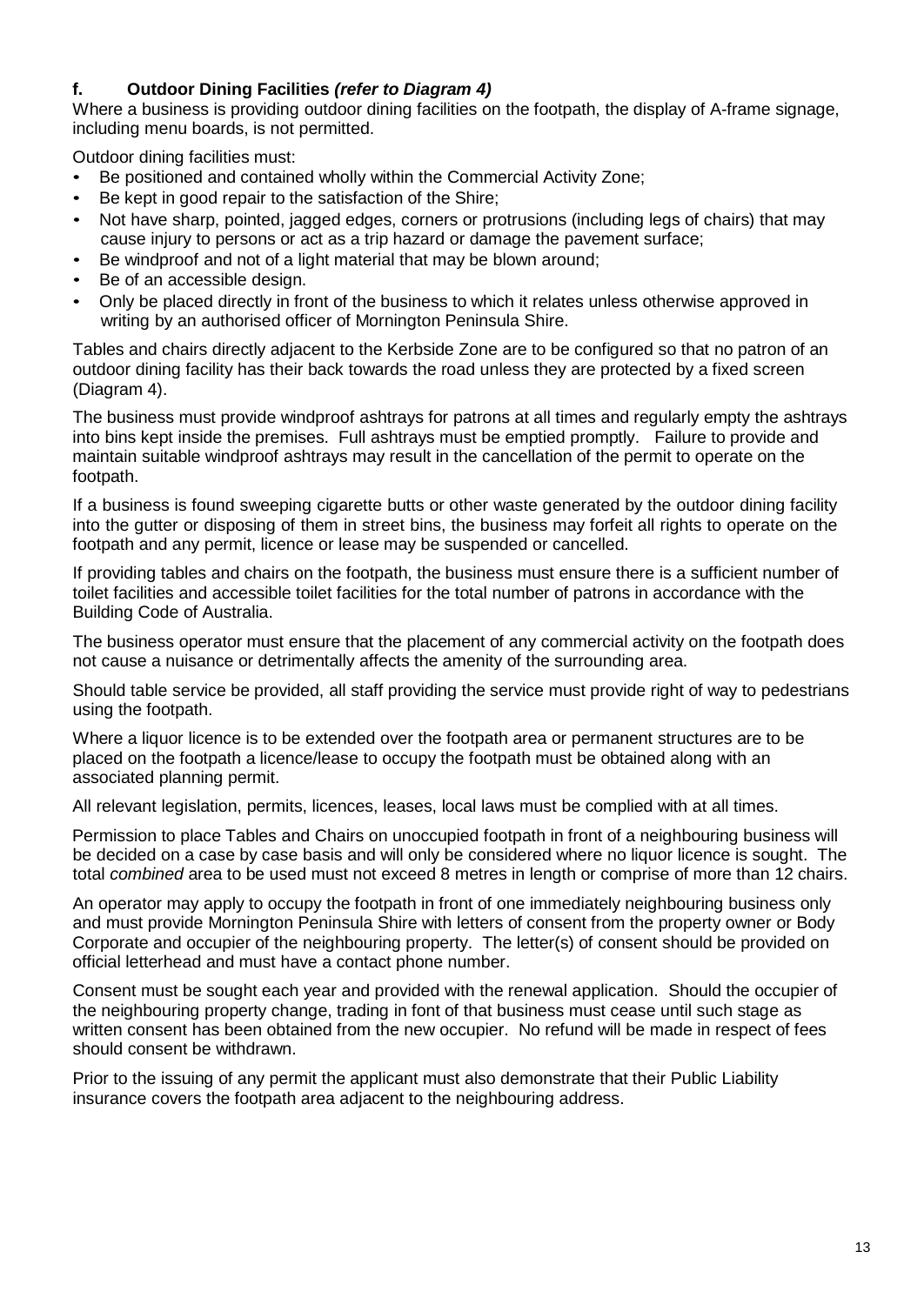### **g. Food Safety and Liquor Licences**

No food or drink is to be prepared, cooked or heated at any outdoor dining facility.

Preparation of food on the footpath for special events or community groups on a 'one-off' basis may only occur with a Temporary Food Premises Permit and a Street Stall Effort Approval.

Liquor is not to be sold, consumed or served to Outdoor Dining facilities unless the business operator has the appropriate Liquor Licence (in accordance with the Liquor Reform Act 1998), planning approval and a Licence to occupy the footpath from Mornington Peninsula Shire.

At all times, the business operator must ensure that patrons consuming liquor at their outdoor dining facility are behaving in an orderly manner and not creating a nuisance to other patrons or other users of the footpath.

#### **h. Screens (fixed and temporary)**

The form and structural strength of any screen must be adequate to meet functional requirements, including wind loads, reasonable resistance to vandalism and impact from pedestrians to the satisfaction of the Shire.

All screens (including supports) must be contained wholly within the Commercial Activity Zone - at least 0.7 metres setback from the kerb, while still maintaining a minimum Pedestrian Zone width of 1.8 metres.

A total spacing between screens of not less than 1.0 metres (0.5 metres each side of the property 'boundary') must be provided at the 'boundary' of adjoining businesses (*refer to Diagrams 2 and 3*). Additionally, should there be more than 8.0m of screens outside a business, a 1.0 metre spacing must be provided every 8.0metres to ensure access between the footpath and the road.

No screen may be placed adjacent to a designated access parking space or pedestrian ramp leading from a car parking area.

All screens must follow the Shire's Furniture Style Guide (for Commercial Streetscapes) - and will be assessed accordingly.

Advertising on screens in the form of a well-designed/professional standard business name or business logo may be permitted in accordance with the Mornington Peninsula Planning Scheme. Advertising (including brand-names) must not exceed 20% of the total area available on each screen. All advertising may only be displayed to a maximum height of 1.0 metres from the pavement so as not to impede sight lines.

A minimum clearance of 0.15 metres must be provided from the bottom of the screen to the pavement to allow for street cleaning activities.

*Temporary screens* may be no taller than 1.2 metres.

*Temporary screens* must be weighted to prevent blowing over and must be removed from the footpath when the business is not open. Temporary screens must be erected so that no part of the screen (including supports) interferes with the safe access of pedestrians (i.e. do not become trip hazards).

*Fixed screens* may be no taller than 1.5 metres. Where a fixed screen is made of a clear material, a contrasting coloured strip of not less than 75mm wide must be placed on the screen (for the entire length of the screen) at a height of 0.9 - 1.0 metres above the footpath in keeping with Australian Standards requirements (Cl 7.5/AS 1428.1). This strip must be provided to ensure that the screen(s) is easily distinguished from surrounding buildings, paths and furnishings.

*Fixed screens* may be secured by sliding into a 'cuff' in the footpath. The opening of the footpath surface to install the cuffs may only occur with the prior written consent of Mornington Peninsula Shire and may only be undertaken by a contractor approved by the Shire and to the minimum specifications required by the Shire. The cuffs need to be flush with the surface of the footpath and will need to have a cap when not in use or be designed in such a way as to ensure that they do not become a trip hazard.

The business operator may be asked to remove the *fixed screens* to provide access to utilities and footpath maintenance. Where possible, two weeks notice will be given and the business operator will need to remove the screens until such stage as they are advised that it is safe to re-erect them.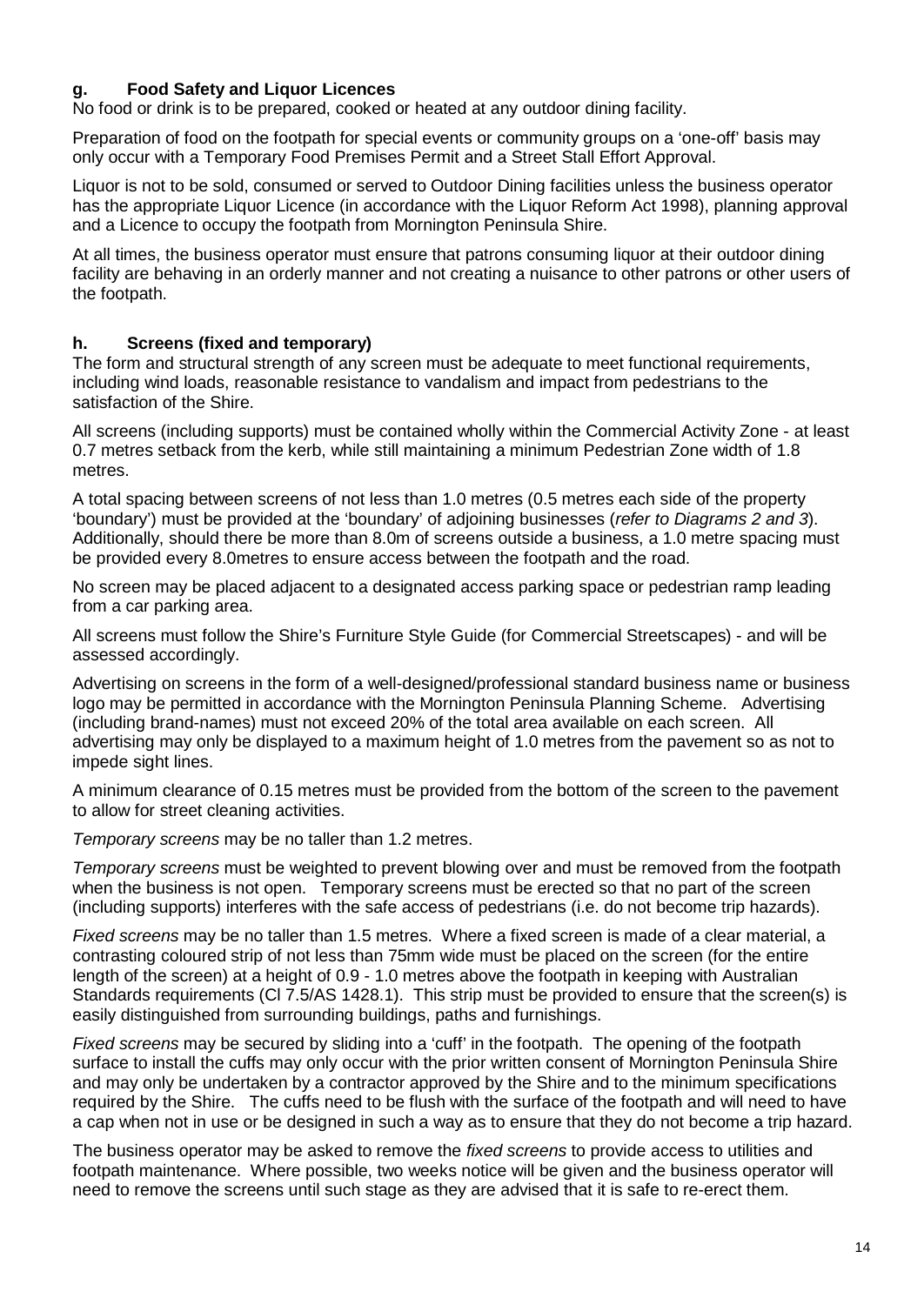If any screen is vandalised or damaged the business operator will be required to remove the screen until such time as it is repaired. The business operator must ensure that all remaining screens are secure and do not pose a safety risk.

#### **i. Blinds, Awnings and Umbrellas** *(refer to Diagram 4)*

Structures associated with commercial activities on the footpath shall not enclose public spaces or adversely affect the openness of the footpaths or create the effect of an 'outdoor room' (ie alienate or discourage use of footpath). Accordingly blinds extending down from the business (including from verandah or eaves of a building) may only be placed on one side of the commercial activity zone directly in front of the business for the purpose of providing protection from the wind or sun. These blinds may not be used to display advertising other than the business name. These blinds must be securely fastened so that they do not become a safety or trip hazard. The blinds must not be secured to any other street furniture.

Retractable awnings extending from the building that do not require any support structure or anchoring to the footpath (or any other structure permitted within the footpath) may be erected. Any awning must maintain a minimum vertical distance of 2.4 metres between the underside of the awning and the footpath in accordance with the Building Regulations of Victoria.

Umbrellas must be positioned in accordance with the siting requirements of Outdoor Dining facilities. There must be a minimum height clearance of 2.0 metres at all times between the underside of the umbrella and the footpath.

All umbrellas must be weighted and/or secured in such a way that they do not pose a safety hazard. The base must be designed in such a way as to ensure that it is not a trip hazard.

#### **j. Gas Heaters**

The use of outdoor radiant heaters must be undertaken in accordance with Australian Standard AS4565.

They may only be used in association with, and sited in accordance with, the siting guidelines for outdoor dining facilities.

They must not be positioned where they may present a fire hazard (e.g. in close proximity to awnings/umbrellas).

#### **k. Cash Registers and Counter Facilities**

Separate cash registers, counter facilities and dumb waiters are not permitted on the footpath.

#### **l. Planter Boxes** *(refer to Diagram 2)*

Planter boxes may only be positioned within the Commercial Activity Zone - at least 0.7 metres setback from the kerb, while still maintaining a minimum pedestrian zone width of 1.8metres.

Planter boxes may be used in conjunction with outdoor dining areas (in place of screens), however, the minimum setback distance from the kerb (0.7 metres) and the minimum pedestrian zone width of 1.8metres must be maintained at all times.

Planter boxes must not exceed 1.2metres in height above the level of the footpath (including vegetation) and 1.8 metres in length.

No planter box shall be placed adjacent to a designated access parking space or a pedestrian ramp leading from a car parking area.

All planter boxes must follow the Shire's Furniture Style Guide (for Commercial Streetscapes) - and will be assessed accordingly.

A total spacing between planter boxes of not less than 1.0 metre (0.5 metres each side of the property 'boundary') must be provided at the 'boundary' of adjoining businesses (refer to Diagram 2). Additionally, should there be more than 8.0 metres of planter boxes outside a business, a 1.0metre spacing must be provided every 8.0 metres to ensure access between the footpath and the road.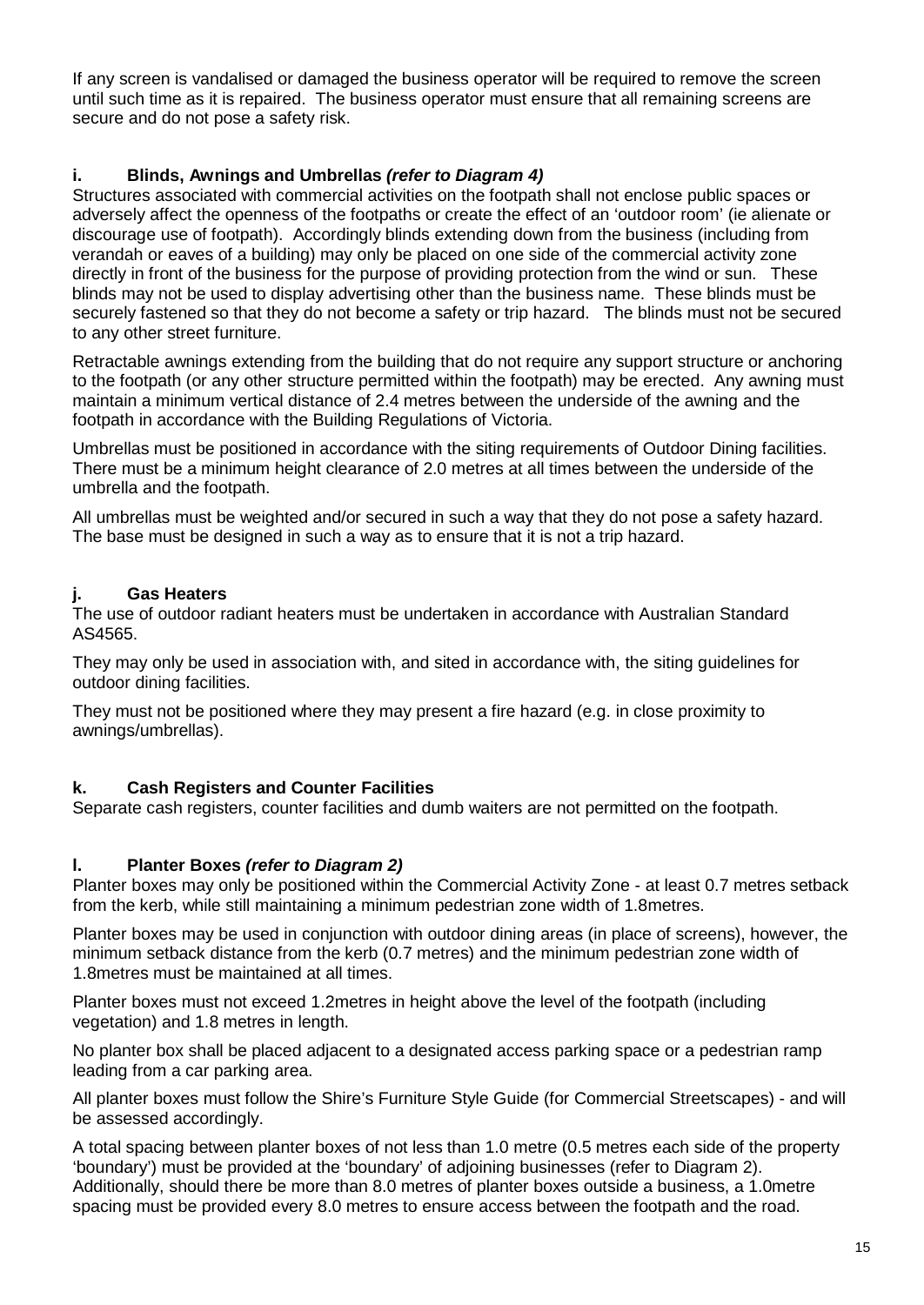The physical appearance of planter boxes, including material and style, must be consistent with the streetscape character and other elements of the streetscape to the satisfaction of the Shire. The planter boxes must be constructed out of durable materials that are able to withstand the extremes of weather conditions on the Mornington Peninsula and must be colour contrasted with the immediate surrounds.

Planter boxes must not have sharp corners or edges, or any protruding material, and need to be frangible in case of collision by a car.

Planter boxes must be slightly elevated (approximately 0.15metres) above the footpath to allow for drainage.

Planter boxes may not display advertising material. A small plaque (maximum 0.1m x 0.1m) may be placed on the planter box stating that "This Planter Box is maintained by…….". As soon as the Shire believes that the planter box is falling into disrepair this plaque will be removed, and/or the business operator will be required to repair or remove the planter box.

The business operator is responsible for the care, maintenance and replacement of planter boxes. Plant species must be suitable both in form, shape, hardiness, appropriateness to the area, and ability to be maintained. Vegetation shall also be maintained so as to ensure no overhanging or outcropping vegetation will form a trip hazard or an impediment to continuous and safe pedestrian access. Failure to maintain the planter box may result in a direction to the business operator to remove the planter box at the operator's expense.

#### **m. Road Widening and Inset Building Frontages** *(Diagram 5)*

Where the front of buildings are setback or inset on the  $\vert$  **Fig. All and** *Diagram* 5 street (eg due to proposed road widening schemes etc) such that they form an irregular line of building frontages commercial activities may occur in the inset section. However, a straight line drawn along the line of the property frontages of other non-inset buildings/properties (eg. Business 1 and 3 as shown on Diagram 5) will mark the interface between the Pedestrian Zone and the inset Commercial Activity Zone.

No commercial activity occurring in the inset Commercial Activity Zone shall interfere with the safe and unimpeded use of the Pedestrian Zone.

An outdoor dining facility may utilise both Commercial Activity Zones (inset and roadside), although all other commercial activities must be restricted to one.

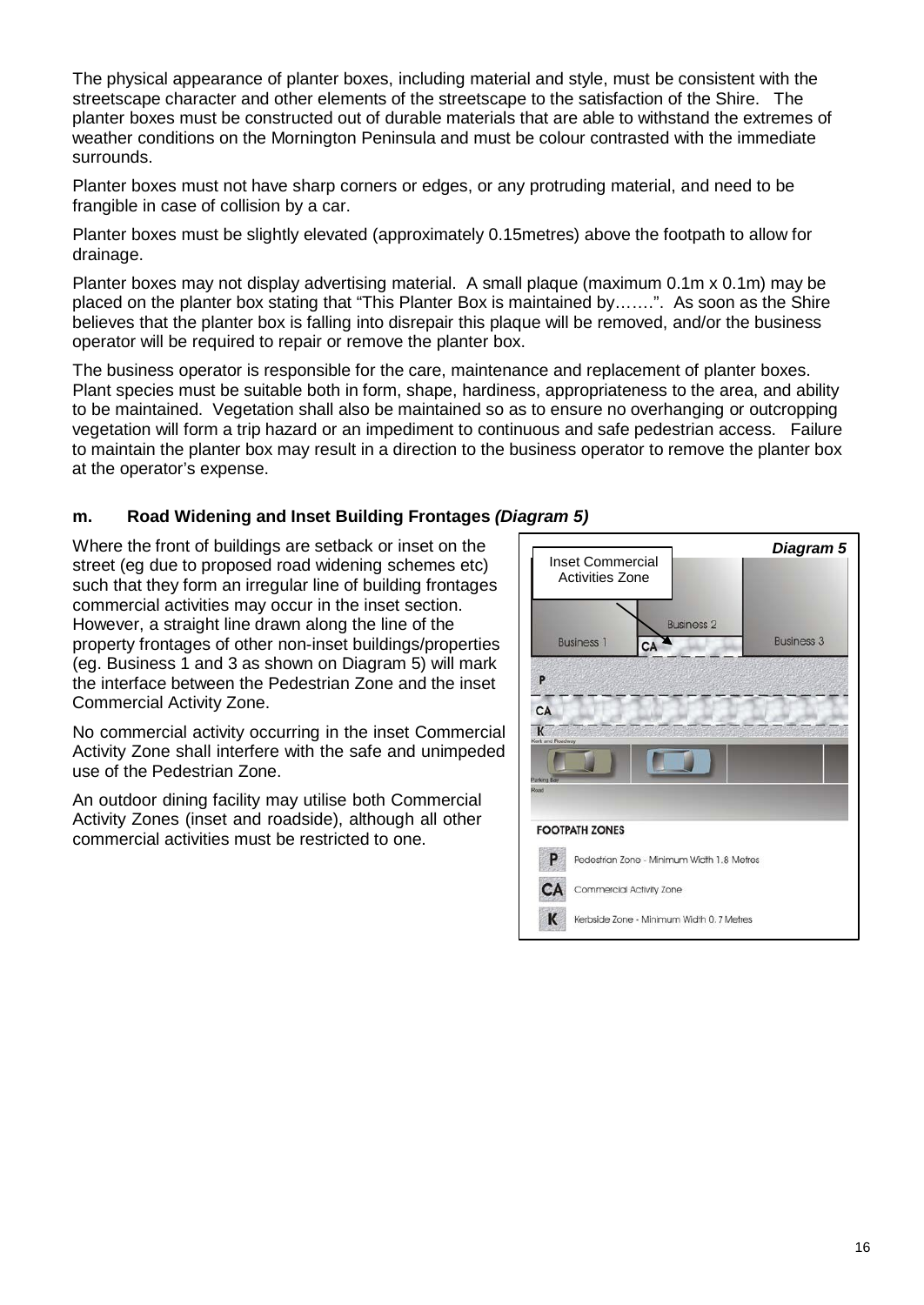#### **n. Amenity**

Any business conducting any Commercial Activity on the Footpath must ensure that the footpath is kept in a clean and tidy manner to the satisfaction of the Shire.

No sound amplification equipment shall be placed or used on the footpath for the purpose of announcements, broadcasts, playing of music except with the prior written consent of Mornington Peninsula Shire.

Business operators must not hang any items for sale from the building (including walls and permanent awnings).

Signage may be fixed to walls providing the sign is no more than 0.9 metres in height and 0.6 metres in width

Any sign must not protrude more than 50mm from the wall and should be secured in such a way as to not pose a safety hazard.

A business may fix a maximum of two (2) brochure holders to the outside of the building providing holders protrude no more than 50mm from the wall and are a maximum of 210 x 297mm (A4) in size.

All other promotional material, festive decorations etc may only be displayed where a minimum 2.4 metres clearance between the protruding or hanging object and the footpath can be maintained. Consent will not be given to reduce this clearance distance. The item should be secured to the satisfaction of the Shire to ensure it does not interfere with pedestrians.

#### **o. Obligation to Insure and Principals Indemnity**

The property owner shall at all times during the period of the permit, be a holder of a public liability policy of insurance in respect of the activities specified in the permit in the name of the property owner, providing cover for at least \$10,000,000.

The public liability policy shall cover such risks and be subject to such conditions and exclusions as are approved by Mornington Peninsula Shire and shall be extended to provide a Principals Indemnity to the Mornington Peninsula Shire in respect to claims for personal injury or property damage arising out of the negligence of the property owner.

The property owner agrees to indemnify and keep indemnified by way of entering into a deed of indemnity, and to hold harmless Mornington Peninsula Shire, its servants and agents, and each of them from and against all actions, costs, claims, charges, expenses, penalties, demands and damages whatsoever which may be brought or made or claimed against them, or any of them, arising from the property owners exercising the rights granted by the permit and be directly related to the negligent acts, errors or omissions of the property owner.

A copy of the certificate of currency of the insurance policy or deed of indemnity must be provided to an Authorised Officer of Mornington Peninsula Shire on being requested to do so.

#### **p. Existing Street Furniture (***refer to Diagram 3)*

Clearance of 1.0 metre is required from the following public infrastructure at all times - fire hydrants, litter bins, payphones and other items as determined by Mornington Peninsula Shire. Where Mornington Peninsula Shire determines that a commercial activity is interfering with the safe and easy enjoyment of any street furniture then the 1.0 metre clearance will be applied.

No commercial activity is permitted to lean upon or be fixed/secured to any street furniture. The business operator must ensure that their commercial activity does not cause any damage to any street furniture. The cost of repairing any damage caused by a commercial activity must be borne by the business operator unless otherwise agreed by the Shire or the owner of the asset.

The business operator must immediately remove any commercial activity should Mornington Peninsula Shire, Victoria Police, VicRoads or any other authority require access to street furniture for maintenance, replacement, relocation etc purposes.

Mornington Peninsula Shire may consider modification to footpaths - including relocating existing street furniture (e.g. bins, fixed seats, benches, tables, bike racks) to facilitate outdoor dining facilities.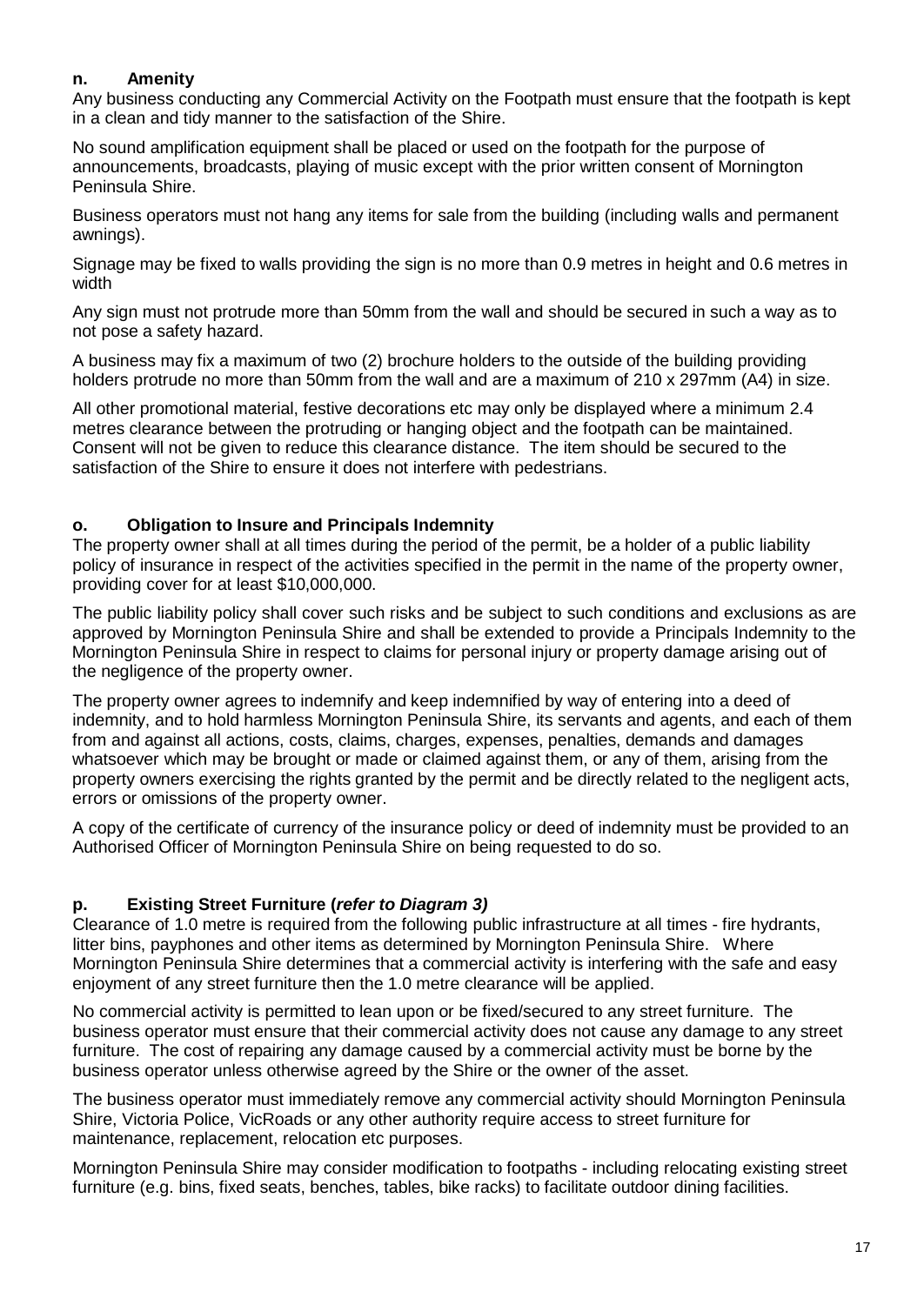When considering any modification to the footpath - including relocating existing street furniture the Shire will take into consideration:

- The need for the furniture to remain to service pedestrians or other adjacent businesses;
- Loss of car parking spaces or designated public gathering areas / open space;
- How recently the street furniture was installed or the footpath developed as part of a streetscape;
- Whether there are other appropriate locations;
- Whether there are other means of allowing the outdoor facility to occur without the need to relocate street furniture;
- Street furniture must provide accessible seating and table arrangements (DDA 1992).

Modification to the footpath, including the removal or relocation of existing street furniture, may only occur with the prior written consent of Mornington Peninsula Shire and may only be undertaken by Contractors appointed or approved by Mornington Peninsula Shire.

The cost of any modification to the footpath - including relocating any street furniture is to be borne by the business operator that wants the furniture relocated.

As part of the relocation process, the business seeking the relocation of the street furniture must obtain a written statement of 'no objection' from the business in front of which the street furniture is to be relocated. Mornington Peninsula Shire will not consider the relocation of street furniture if this written confirmation of 'no objection' is not received. Feedback must also be sought from the local trader group or Chamber of Commerce.

If it is determined that a business operator has relocated street furniture without the prior written consent of Mornington Peninsula Shire, the Shire will organise for the furniture to be returned to its original location at the expense of the business operator.

#### **q. Markets**

Markets may only be established on a footpath where the minimum dimensions of the Pedestrian Zone (width of 1.8 metres) and the Kerbside Zone (width of 0.7 metres) can be maintained. It is the responsibility of the market operator to ensure that stalls are located in accordance with the Commercial Activities on Footpaths policy and that all stall holders are aware of and comply with these conditions. When allocating stall sites the market organiser must allow a minimum of 0.5m within the Commercial Activity Zone at the front of each stall for customers to stand when purchasing goods.

Markets may only operate on the footpath in accordance with the Planning Permit and Food Act Registrations for that market and its stall holders.

The Market Operator must enter into a licence agreement to occupy public land with Mornington Peninsula Shire prior to the commencement of the operation of the market.

#### **r. Busking and Fundraising**

A permit must be obtained prior to any person or persons busking in accordance with General Purposes Local Law 2012.

Where there is a trader group or Chamber of Commerce operating within a commercial precinct their consent must be obtained.

A busker or person(s) fundraising may only carry out their activities within the Commercial Activities Zone. Where power is required busking should only occur in inset Commercial Activities Zones.

Should there be any complaints received by the Shire about the activities of person(s) busking or fundraising, the Shire may ask them to relocate or may withdraw the permit should circumstances require it.

Where the activity is for an endorsed charitable fundraising purpose or trader group, Mornington Peninsula Shire may chose to waiver the Local Law Permit Fee.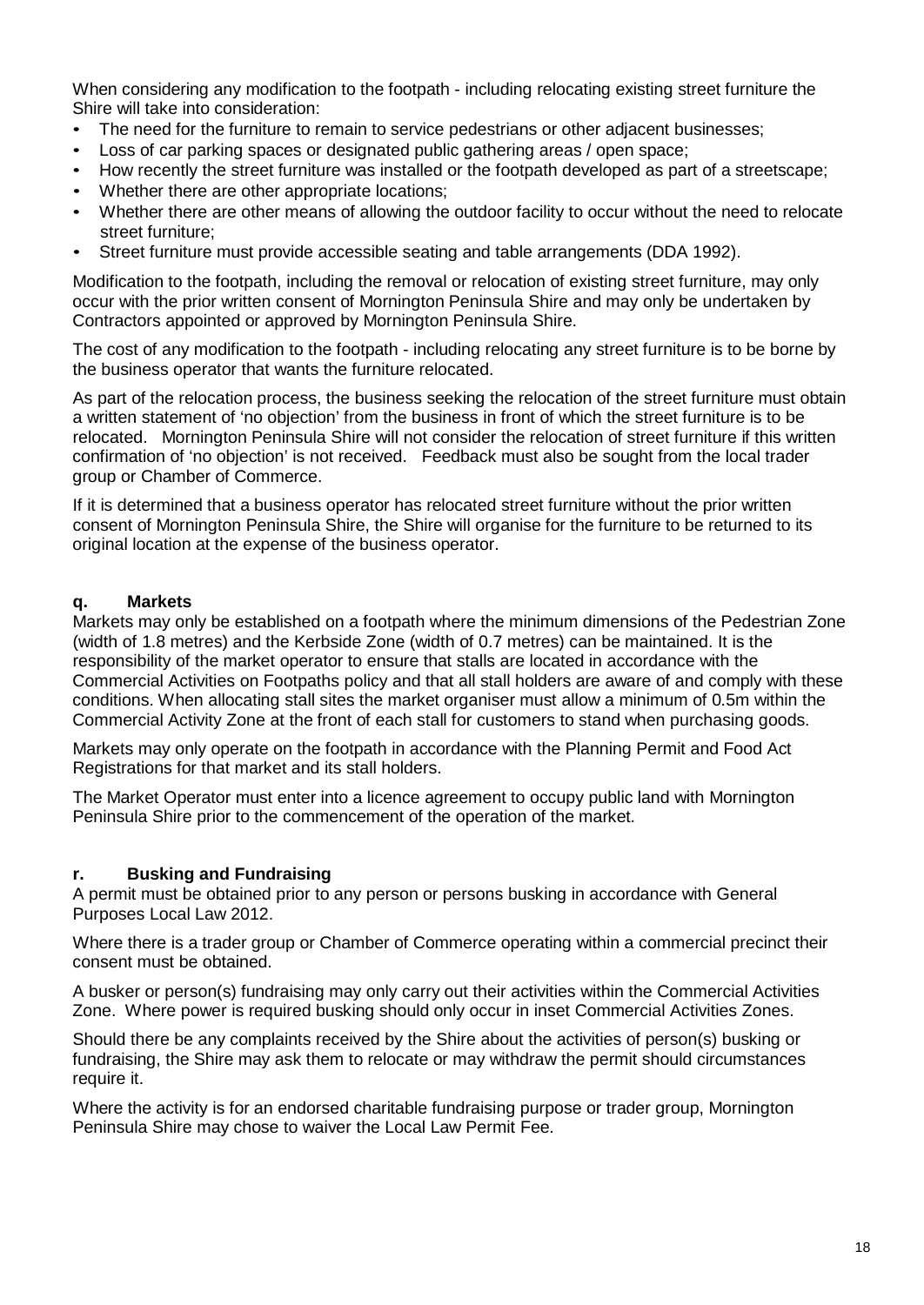#### **s. Permits, Licences and Leases**

The control and management of activities on footpaths is vested in Council. All commercial activities that occur on footpaths require a permit (and/or a licence/lease) from Mornington Peninsula Shire.

The following activities require a permit under the Local Law:

- *Display of Goods*
	- o \$50 for the first display unit
	- o \$150 each for each subsequent display unit
- *Bulky Goods Display area (4sq metres)*
	- o \$50 for the first display area per year
	- o \$150 each for each subsequent display area per year.
- *Display of A-frame signs*
	- o *Sign Size - 0.9 metres x 0.6 metres -* \$50 per year
	- o *Sign Size - 1.*2 metres x 0.9 metres \$100 per year
- *Alternating between a single Display of Goods unit and an A-frame Sign (Please note/ when displaying goods no A-frames can be displayed and vice versa.)*
	- o *Sign Size - 0.9 metres x 0.6 metres -* \$75 per year
	- o *Sign Size - 1.*2 metres x 0.9 metres \$125 per year
- *Planter boxes* \$50 per year
- *Outdoor Dining Facilities (no liquor licence or infrastructure)*
	- o *\$250 for the first eight chairs per year*
	- o *\$50 per chair thereafter per year*
	- o *\$100 for fixed screens per year*
	- o *No fee for temporary screens*

#### Outdoor Dining (with liquor licence or infrastructure)

Where there is infrastructure to be secured to public land including the footpath or if the footpath is going to be part of the business owners licensed area for the serving or consumption of liquor a lease or Licence to Occupy the land under the Local Government Act 1989 is required, and a Planning Permit under the Planning and Environment Act 1987 may be required.

The municipal site value of the licensee's property is used as a basis to calculate the value of the footpath space used for commercial activities. A discount of 50% is applied to the footpath value to allow for the limited occupancy rights of the licensee. The licence fee is then calculated as follows depending on the degree of exclusivity provided and the permanent nature of the use:

- 1. Liquor licensed area with restricted hours of occupancy (no permanent fixtures) 8% of encumbered value/m².
- 2. Areas with non-restricted hours of occupancy (exclusivity) with or without Liquor Licence 10% of encumbered value/m².

These percentages may be varied to reflect current market conditions. However, at all times the minimum amount of \$1,000 will be applied.

The fee to use public land for commercial activities may vary as part of the Shire's annual budget process.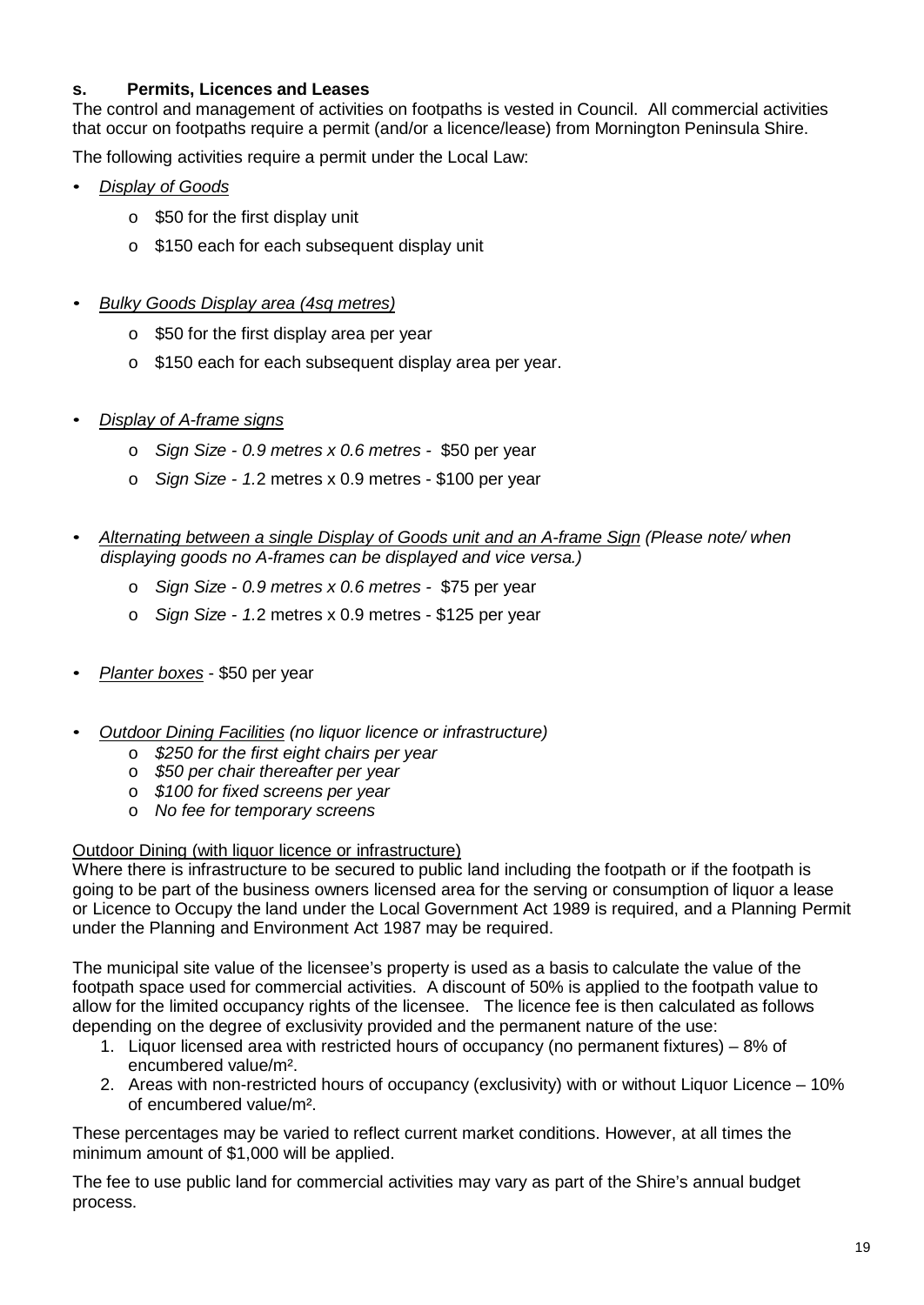Where a licence is issued, the Licensee must ensure that the public can gain access to the licensed area and to any publicly owned street furniture or assets. However, the Licensee does have the right to refuse the public using tables and chairs that are owned by the Licensee.

The Shire retains the right to vary, suspend or cancel a licence, lease or Local Law permit at any time.

Except where there are other prior arrangements in place (e.g. current Planning Permit, local law permit or current Licence/Lease) compliance with this Policy is mandatory. Previous use does not create an entitlement to use the footpath that is not in compliance with this Policy. Where a prior arrangement (e.g. Planning Permit, local law permit or Lease/Licence) expires, compliance thereafter is mandatory.

#### **t. Conflicting Uses**

Where approval may have been granted for several uses in the one location, the following hierarchy may be applied to determine which activity has the right to use/occupy the land:

- 1. Where a Lease/Licence and a Planning Permit for the same use have been issued
- 2. Where a Planning Permit has been issued
- 3. Where a Local Law Permit has been issued
- 4. Where a Lease/Licence has been issued

Where two uses conflict and the uses have both been granted the same level of right (eg. both have a Local Law Permit), Mornington Peninsula Shire will negotiate with the relevant parties to ensure an appropriate and fair outcome.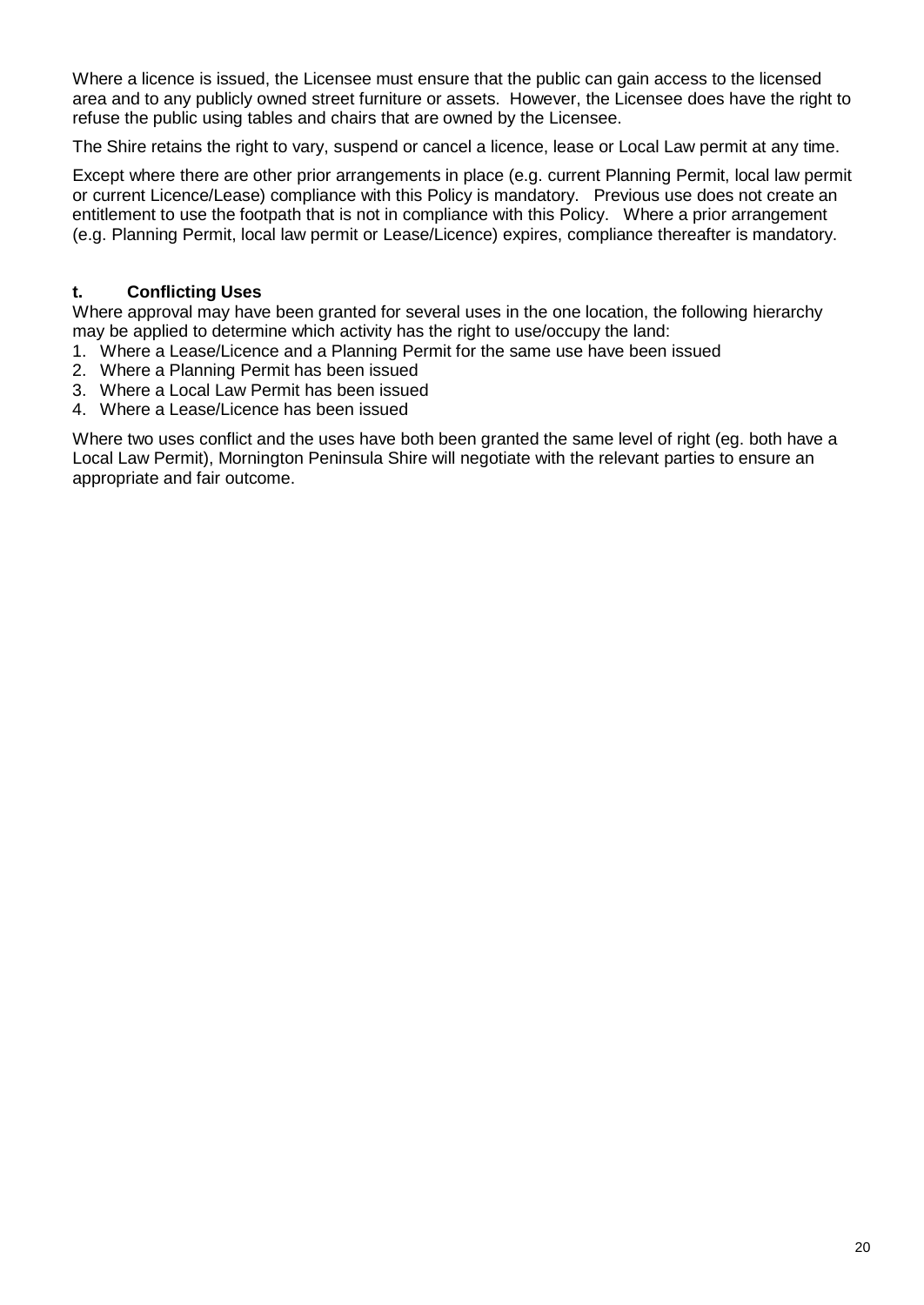# **4. RESPONSIBILITY**

The responsibility areas for Commercial uses on the footpaths are outlined as follows:

## **Statutory Planning Unit**

Receipt and assessment of applications for planning approval for licensed (liquor) outdoor dining facilities and to ensure that all outdoor dining facilities comply with the Mornington Peninsula Planning Scheme (e.g. parking, signage etc). Triggers include:

- Should an outdoor dining facility be located within a B1Z and there are to be fixtures.
- Should a liquor licence be sought for the outdoor dining area within any zone
- Should an outdoor dining facility be located within a RDZ1 (may also require VicRoads comment)
- Should the footpath be affected by a Heritage Overlay.

#### **Environment Protection Unit**

• Resolving of complaints and problems relating to the use of public land for commercial activities in partnership with the Managers responsible for Economic Development and Infrastructure Planning.

#### **Infrastructure Strategy Unit**

• Assessment of requests for the relocation of street furniture, and ensuring that the works undertaken by an approved contract (or) comply with the Shire's minimum standards.

#### **Economic Development Unit**

- Issuing of Local Law permits to undertake commercial activities on the footpath
- Assessment of Licence and Leases for Outdoor Dining Facilities.
- Assessment of applications for, and the control and management of licenses or leases to occupy land for the purpose of conducting commercial activities on the footpath.
- Liaison with other relevant Units of the Shire to ensure compliance with this Policy.

## **5. RELATED POLICIES**

- Mornington Peninsula Shire Council General Purposes Local Law 2012.
- Mornington Peninsula Shire Health and Well Being Plan
- Mornington Peninsula Shire Access and Equity Policy 'Just, Not Just the Same'

## **6. RELATED LEGISLATION**

- *Disability Discrimination Act 1992*
- *Planning & Environment Act 1987*
- *Planning & Environment (Fees) Regulations 1989*
- General Purposes Local Law 2012
- *Liquor Reform Act 1998*
- *Building Code of Australia 1996*
- *Road Safety Act 1986*
- *Australian Standards*
- Mornington Peninsula Planning Scheme

## **7. REFERENCES**

• Mornington Peninsula Shire Furniture Style Guide (for Commercial Streetscapes)

# **8. REVIEW**

This Policy shall take effect for three (3) years following Council approval and be subject to review not later than June 2012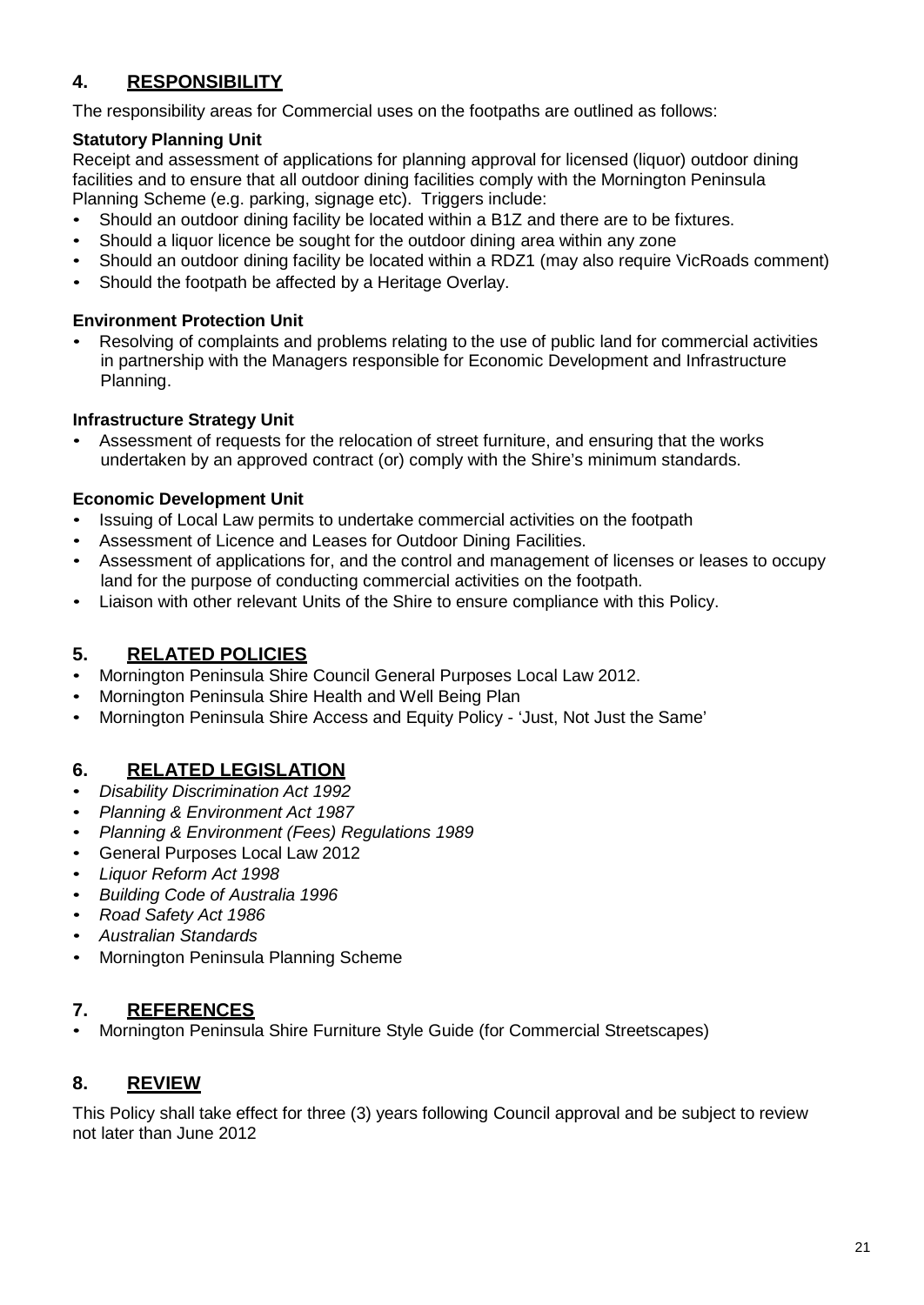# **9. PROCESS FLOW CHART**

# **A-Frame Signs**

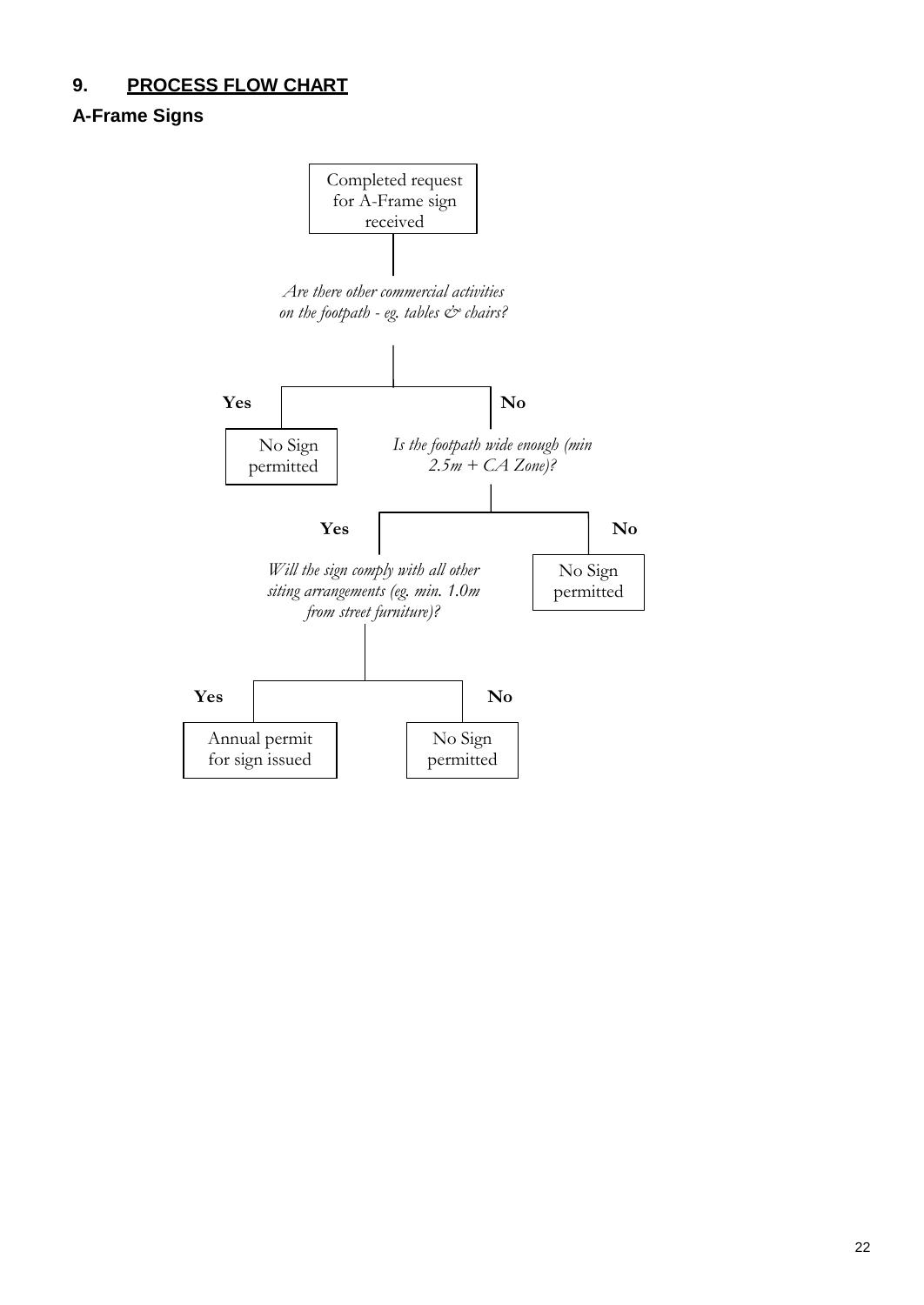## **Display of Goods / Planter Boxes / Screens**

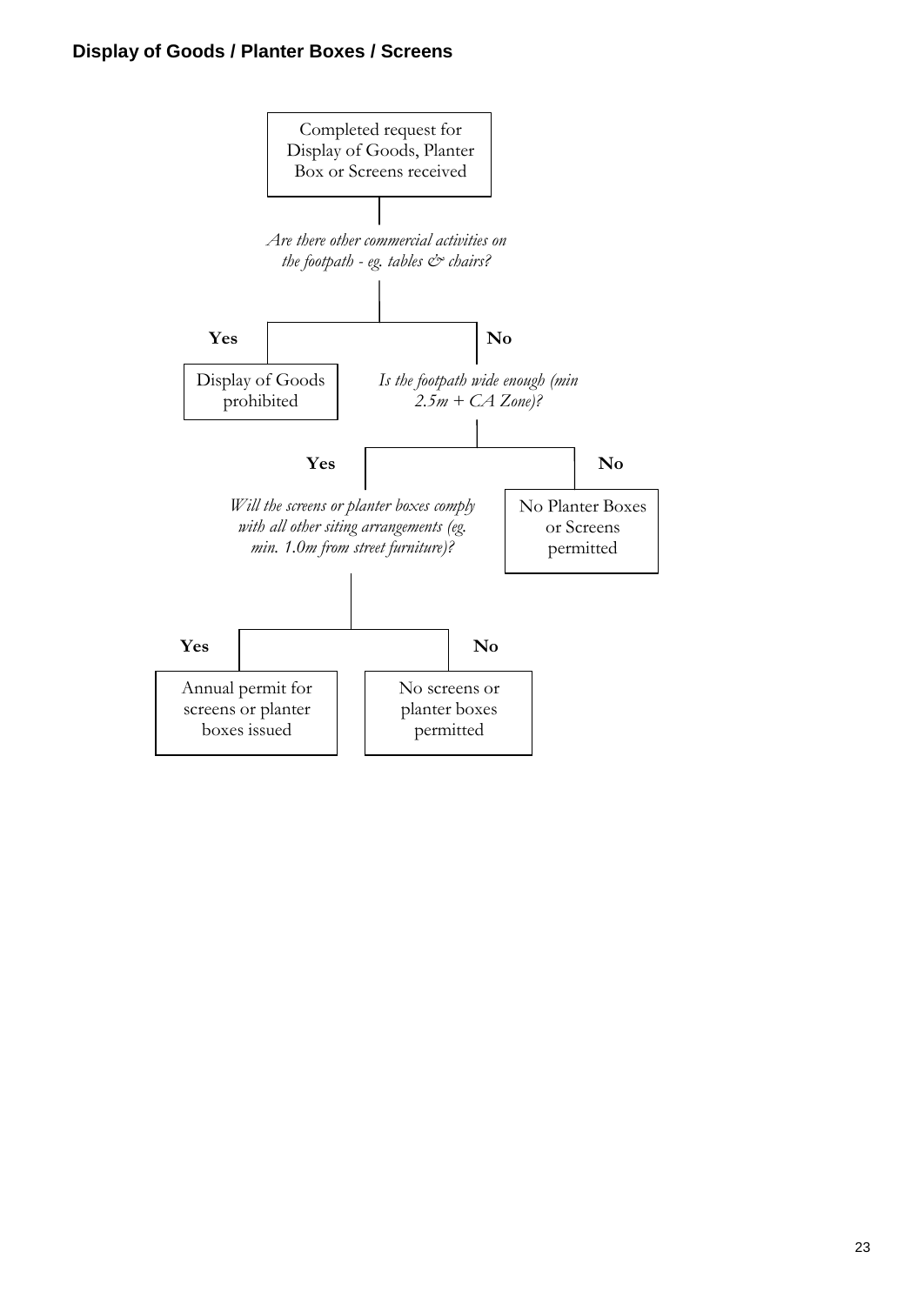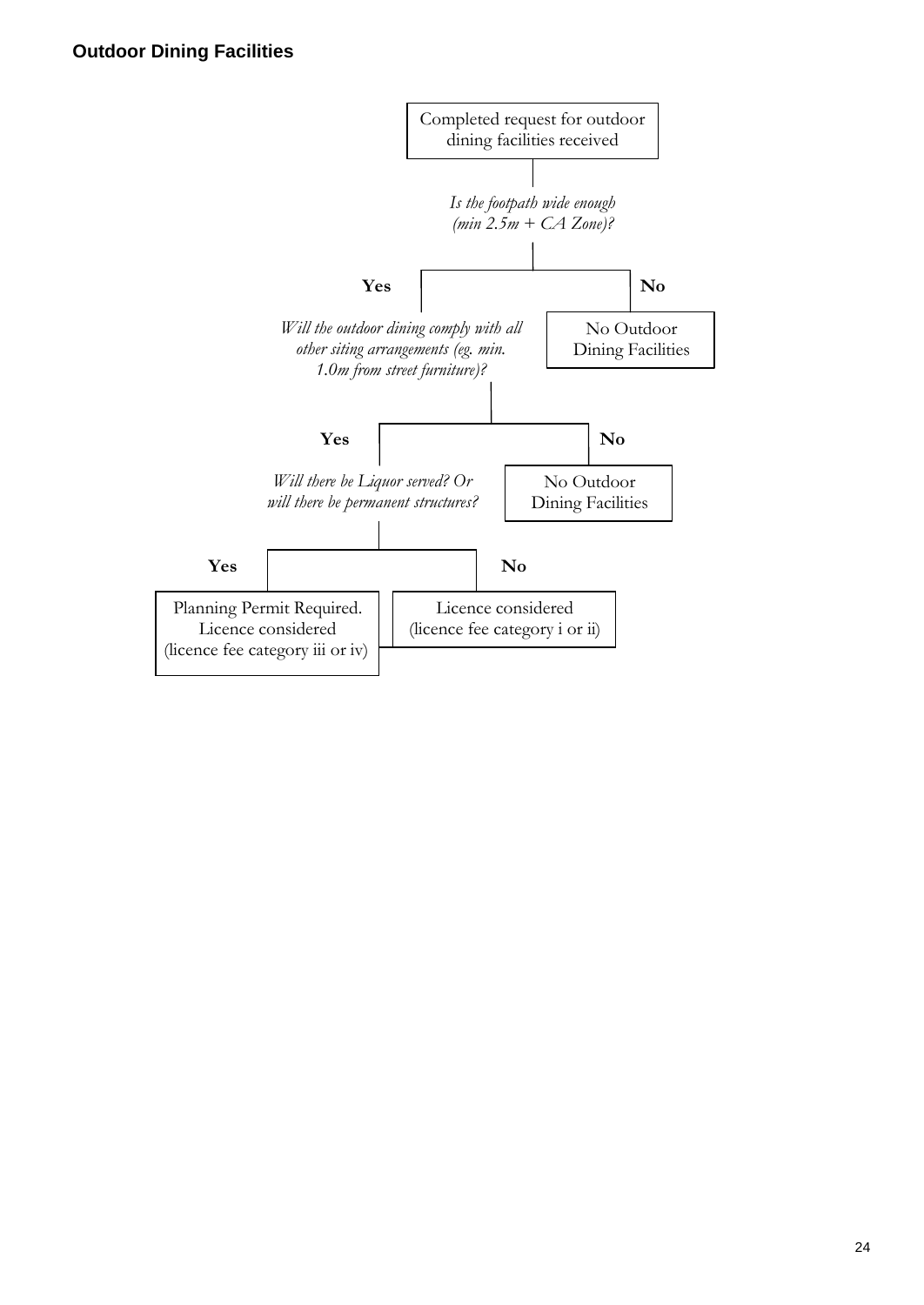

Commercial Activities on Footpaths

Footpaths were traditionally designed for pedestrian traffic; however in recent decades Australia has seen the introduction of alfresco dining which has lead to an increased commercial demand on this community asset.

While it is recognised that street trading adds interest and colour to our townships, it is also important for Council to manage and maintain pedestrian safety, traffic flow and improve visual amenity. Commercial trading on community footpaths should be considered a privilege, not a right. Trading must not obstruct access or create an unsafe or unsightly environment for any community users.

Council will ensure that the use of footpaths for commercial activities can occur, provided that there is safe and dignified pedestrian access for all users of public areas.

Permitted commercial activities on footpaths in Momington Peninsula Shire include:

- displaying goods
- bulky goods
- a-frame signs
- tables and chairs
- screens
- planter boxes



Pedestrian Zone - Extends from the building ine or shopfront of premises for a minimum of 1.6 metres, No items may extend ilto this zone at any Ilme.

Trading Zone . Commercial Activity Zone - The only area of the footpath were goods, c<#e fumihre Md ancillary items or activities-subject to this policy-may be placed. Where premises are adjacent to an intersectkln, the tradilg zone must not extend into the comer exclusion zo.ne. Locaoonof itemswithinthe trading zone is also subject to conditions.

Kerbslde Ione-Measure from face ofkerl>, a 0.7 me1rebuffer fiom the kertl to allow for acces.s to andfrom parkedvehicles is required.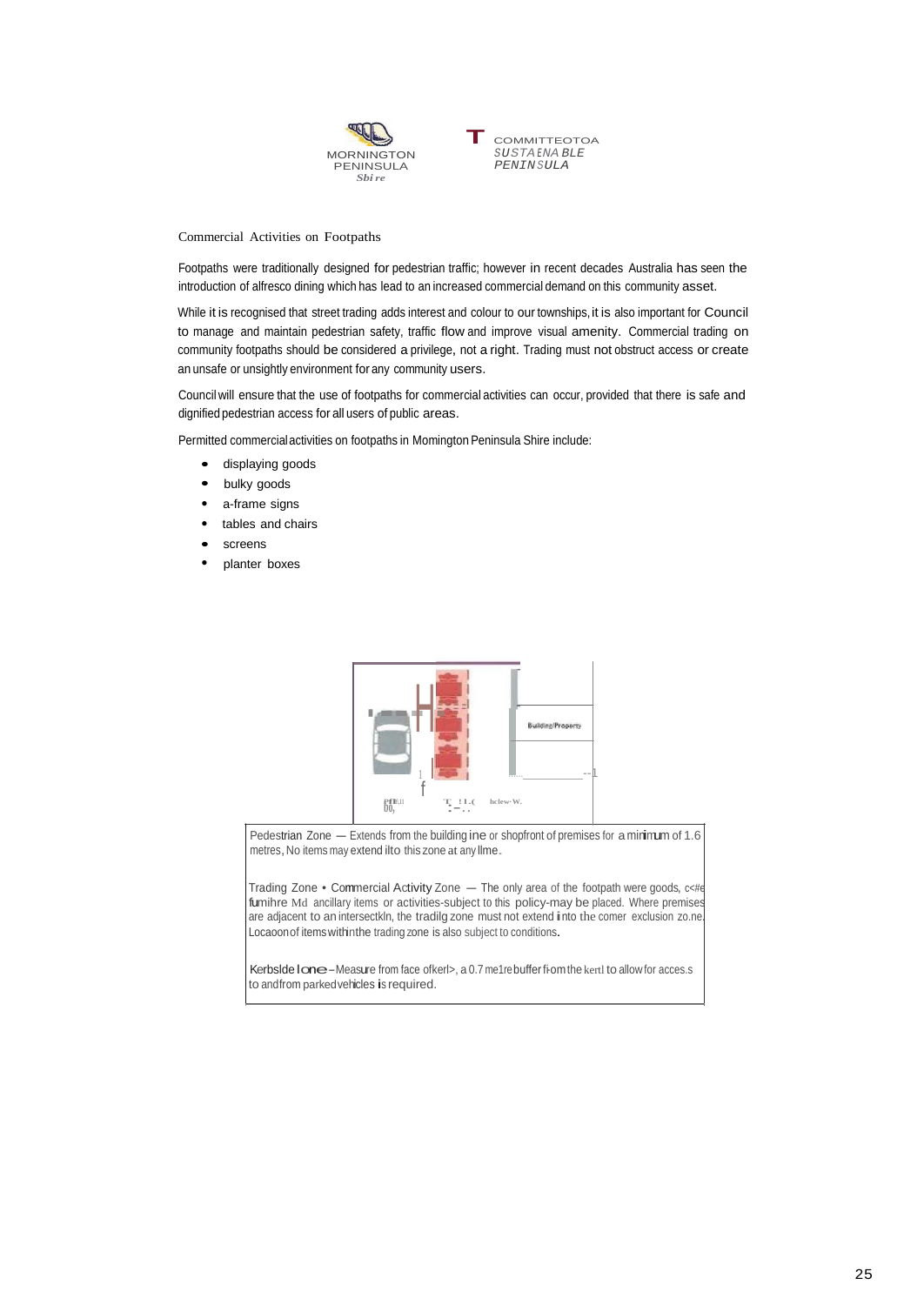### **Core Provisions**

The following core provisions or requirements may not be varied. Where these requirements can not be complied with, commercial activities will not be considered:

- The minimum footpath width required to undertake a commercial activity is 2.5 metres wide (allowing 0.7m width for the kerbside zone and 1.8m for the pedestrian zone).
- The minimum width of the pedestrian zone shall be 1.8m and the minimum width of the kerbside zone shall be 0.7m.
- Commercial activities shall be placed on the road side of the Commercial Activities Zone. Any unutilised space within the Commercial Activities Zone must be left clear for pedestrian access.
- All furniture, furnishings and equipment must be placed along the road side of the footpath at all times that they are on the footpath - even in inclement weather.
- Where an officer of the Shire or the relevant road authority deems that there is a safety risk due to the undertaking of a commercial activity on a street corner no commercial activities will be permitted.
- No commercial activity may be placed directly adjacent to a designated access carparking space, bus stop, formalised pedestrian crossing, loading zone or fire hydrant.
- Advertising area on screens shall be restricted to the business name or logo, or the key product (eg. the brand of coffee or mineral water that is available at that business that is subsidising the cost of the screens). This must not exceed 20% of the total area of each screen.
- Temporary screens may not be greater than 1.2m in height and fixed screens may not be greater than 1.5 m in height.
- Planter boxes may not display advertising material.
- Permits for commercial activities must be displayed prominently at the front of the business.

The property owner shall at all times during the period of the permit, be a holder of a **public liability** policy of insurance providing cover for at least **\$10,000,000.**

The following activities require a permit under the Local Law, the yearly (July to June) fee is as follows:

- *Display of Goods*
	- o \$50 for the first display unit
	- o \$150 each for each subsequent display unit
- *Bulky Goods Display area (4sq metres)*
	- o \$50 for the first display area per year
	- o \$150 each for each subsequent display area per year.
- *Display of A-frame signs*
	- o *Sign Size - 0.9 metres x 0.6 metres -* \$50 per year
	- o *Sign Size - 1.*2 metres x 0.9 metres \$100 per year
- *Alternating between a single Display of Goods unit and an A-frame Sign (Please note/ when displaying goods no A-frames can be displayed and vice versa.)*
	- o *Sign Size - 0.9 metres x 0.6 metres -* \$75 per year
	- o *Sign Size - 1.*2 metres x 0.9 metres \$125 per year
- *Planter boxes* \$50 per year
- *Outdoor Dining Facilities (no liquor licence or infrastructure)*
	- o *\$250 for the first eight chairs per year*
	- o *\$50 per chair thereafter per year*
	- o *\$100 for fixed screens per year*
	- o *No fee for temporary screens*

(Note: no A-Frame sign, including menu boards, can be displayed with Outdoor Dining facilities)